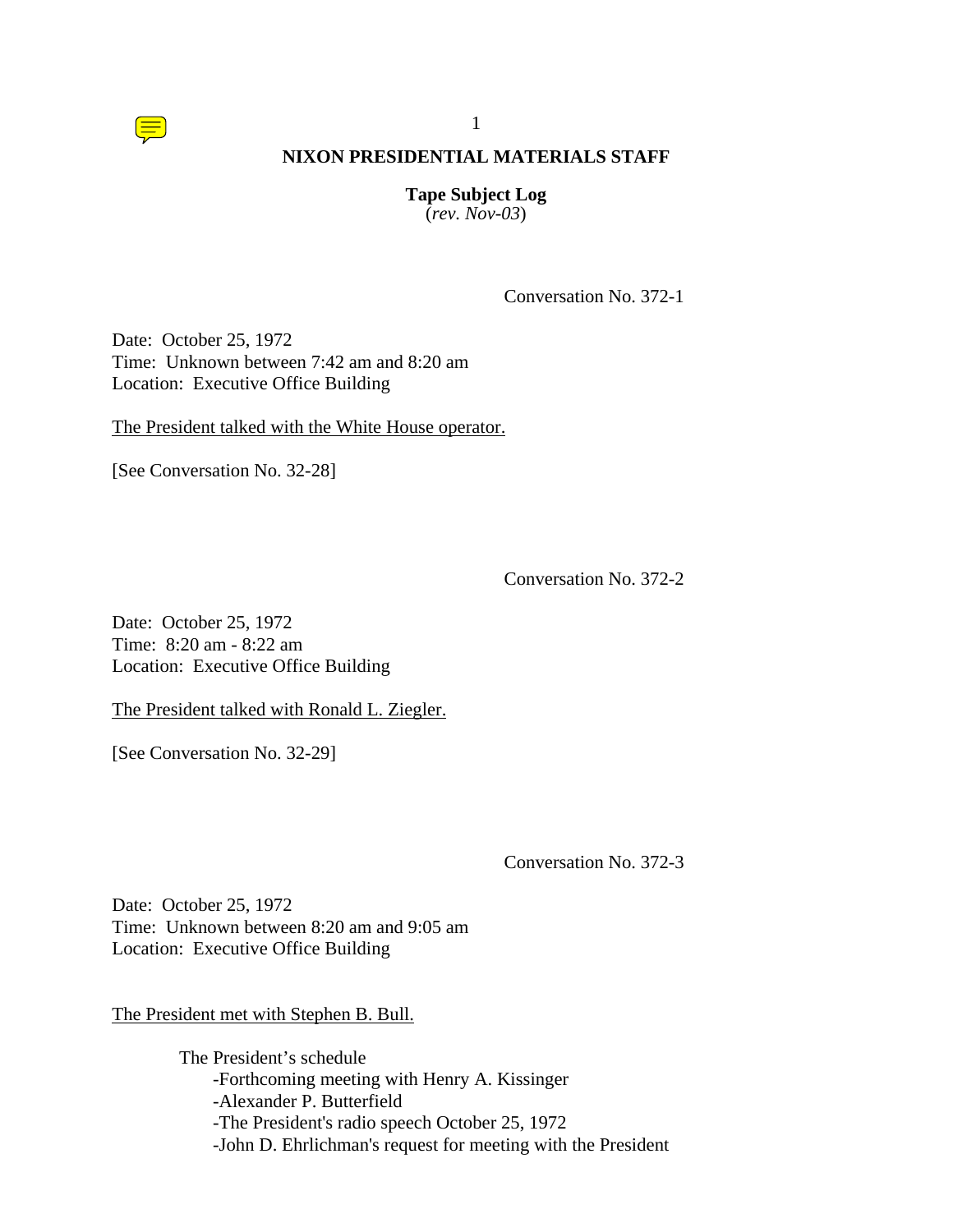## **Tape Subject Log**

 $(rev. Nov-03)$ 

-Time

-Kissinger

Bull left at an unknown time before 9:05 am.

Conversation No. 372-4

Date: October 25, 1972 Time: Unknown between 8:22 am and 9:05 am Location: Executive Office Building

The President talked with the White House operator.

[See Conversation No. 32-30]

Conversation No. 372-5

Date: October 25, 1972 Time: Unknown between 8:20 am and 9:05 am Location: Executive Office Building

The President dictated a memorandum for the file.

BEGIN WITHDRAWN ITEM NO. 1 [Personal returnable] [Duration:  $7m 24s$ ]

END WITHDRAWN ITEM NO. 1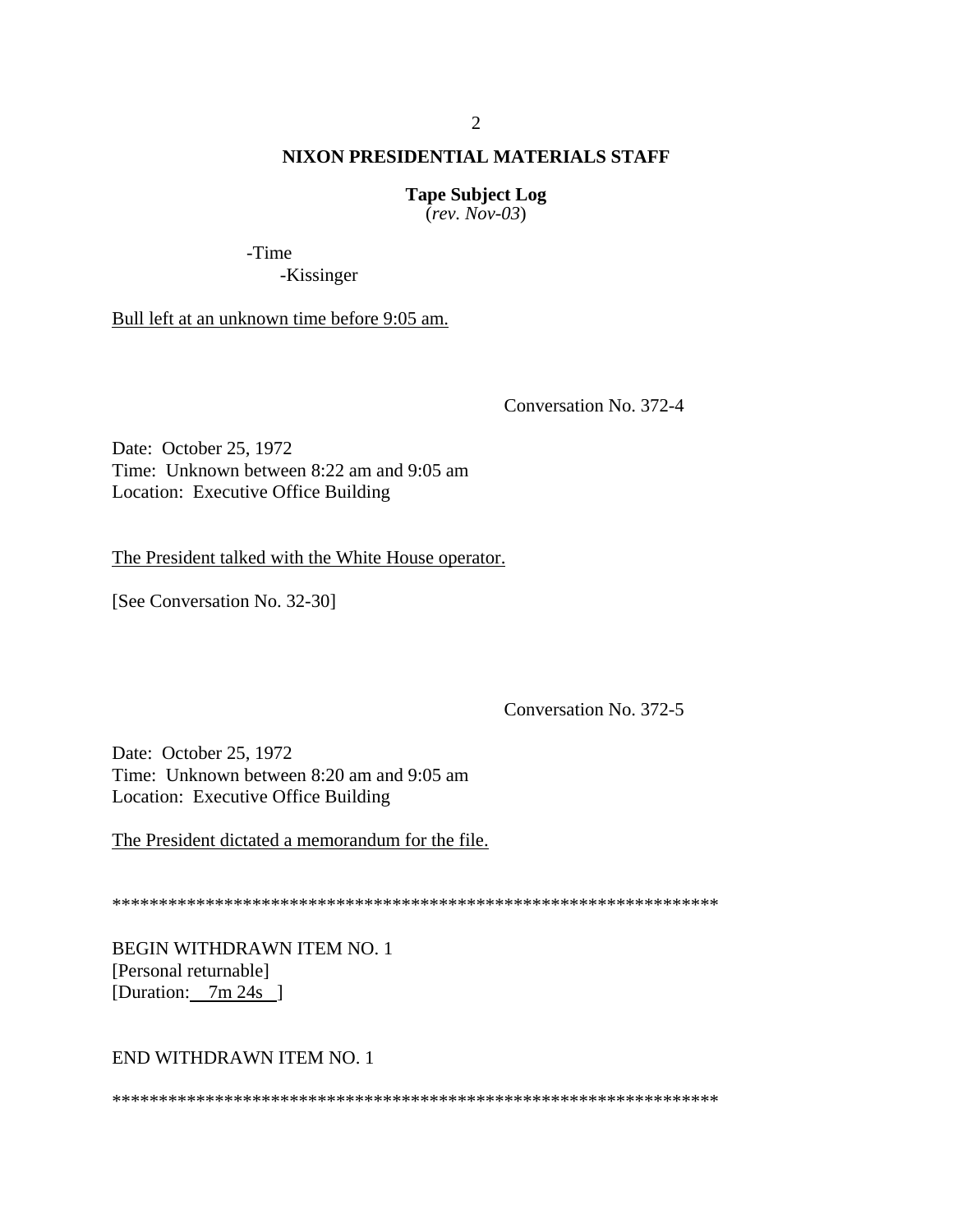# **Tape Subject Log**

 $(rev. Nov-03)$ 

[This memorandum is continued in Conversation No. 372-7]

Conversation No. 372-6

Date: October 25, 1972 Time: 9:05 am Location: Executive Office Building

The White House operator talked with the President.

[See Conversation No. 32-31]

Conversation No. 372-7

Date: October 25, 1972 Time: Unknown between 9:05 am and 9:18 am Location: Executive Office Building

The President dictated a memorandum for the file.

[This is a continuation of Conversation No. 372-5]

**BEGIN WITHDRAWN ITEM NO. 1** [Personal returnable] [Duration:  $5m 1s$ ]

## END WITHDRAWN ITEM NO. 1

[This memorandum is continued in Conversation No. 372-7]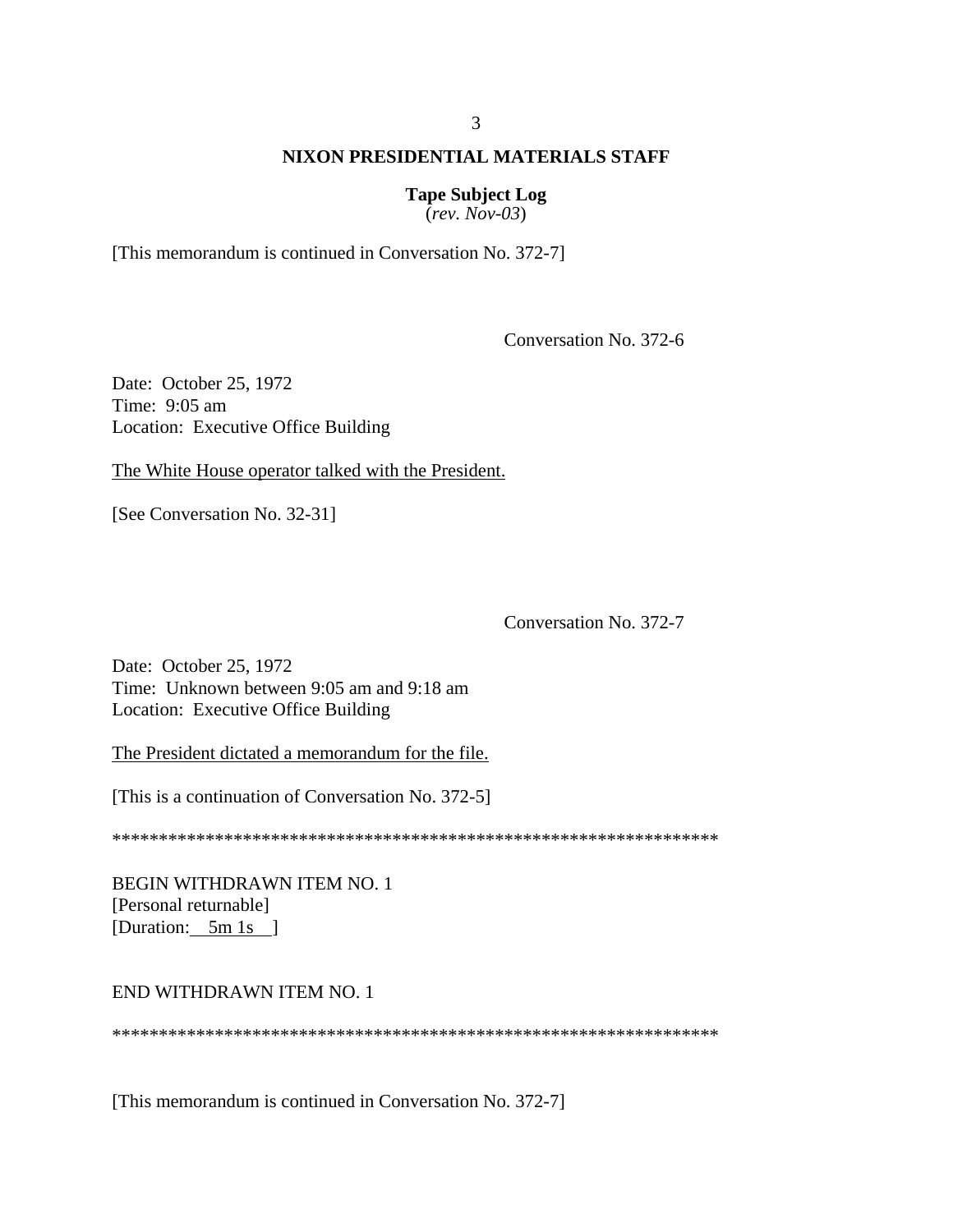**Tape Subject Log**  $(rev. Nov-03)$ 

Conversation No. 372-8

Date: October 25, 1972 Time: 9:18 am - 9:19 am Location: Executive Office Building

The President talked with Edwin M. Schwenk.

[See Conversation No. 32-32; one item has been withdrawn]

Conversation No. 372-9

Date: October 25, 1972 Time: Unknown between 9:19 am and 9:25 am Location: Executive Office Building

The President dictated a memorandum for the file.

[This is a continuation of Conversation No. 372-7]

BEGIN WITHDRAWN ITEM NO. 1 [Personal returnable] [Duration:  $1m\,53s$ ]

## END WITHDRAWN ITEM NO. 1

[This memorandum is continued in Conversation No. 372-17]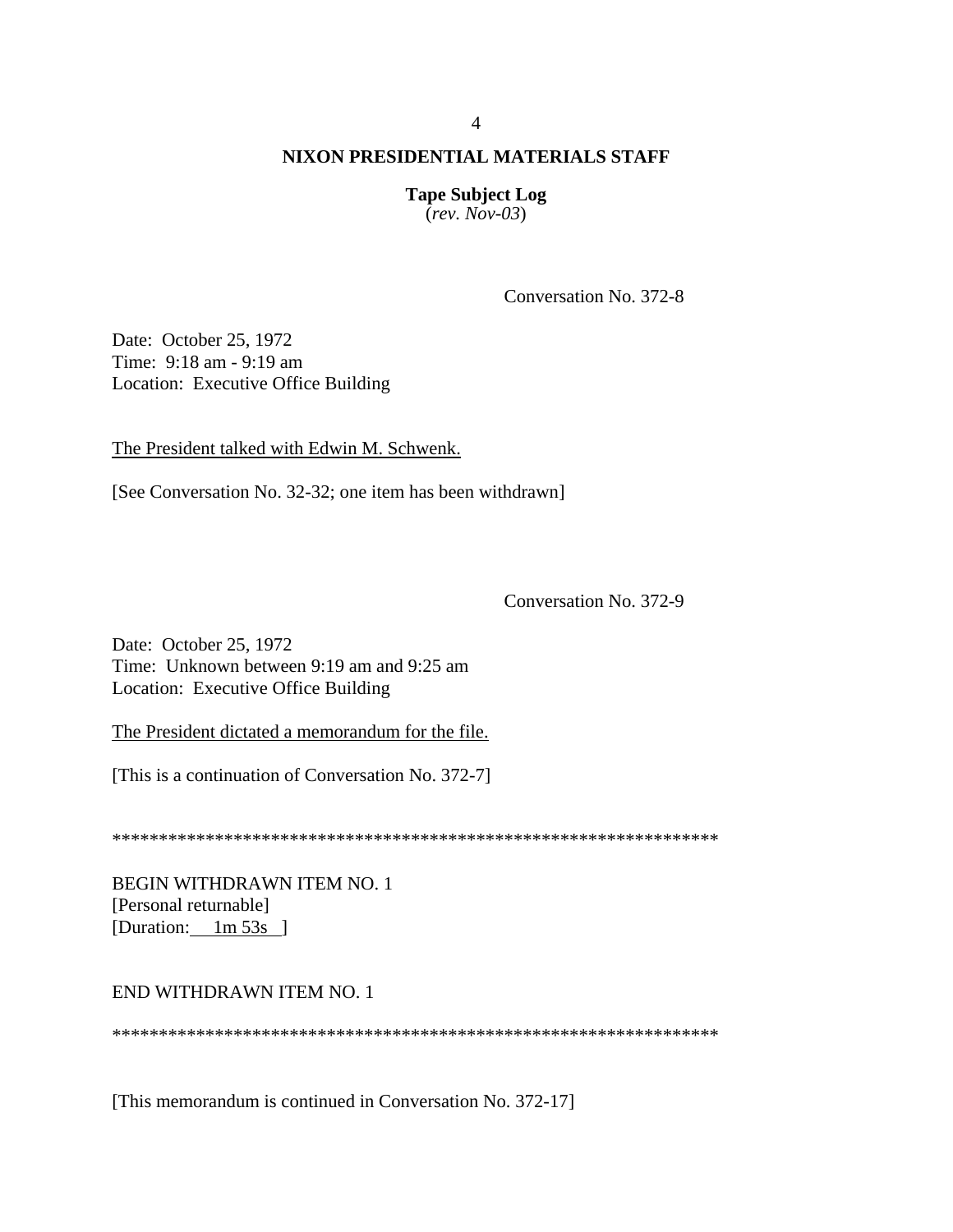**Tape Subject Log** (*rev. Nov-03*)

Conversation No. 372-10

Date: October 25, 1972 Time: 9:25 am - 9:36 am Location: Executive Office Building

The President met with John D. Ehrlichman.

Forthcoming speeches -Radio Address on the American Farmer -The President's view -Veterans speech -Raymond K. Price, Jr. -Television speeches -Urban speech -Radio Address: One America -Sunday press coverage -Crime speech -Veterans speech -Environment speech -Urban speech -Education speech -Tax, spending, and economic issues -Herbert Stein, George P. Shultz George S. McGovern's economic policies -White House Response -Raised taxes -Higher prices -Recession -Food prices -Increased unemployment -Administration economic spokesmen -Stein -Shultz -Donald H. Rumsfeld -Pierre Rinfret -Coordination -Stein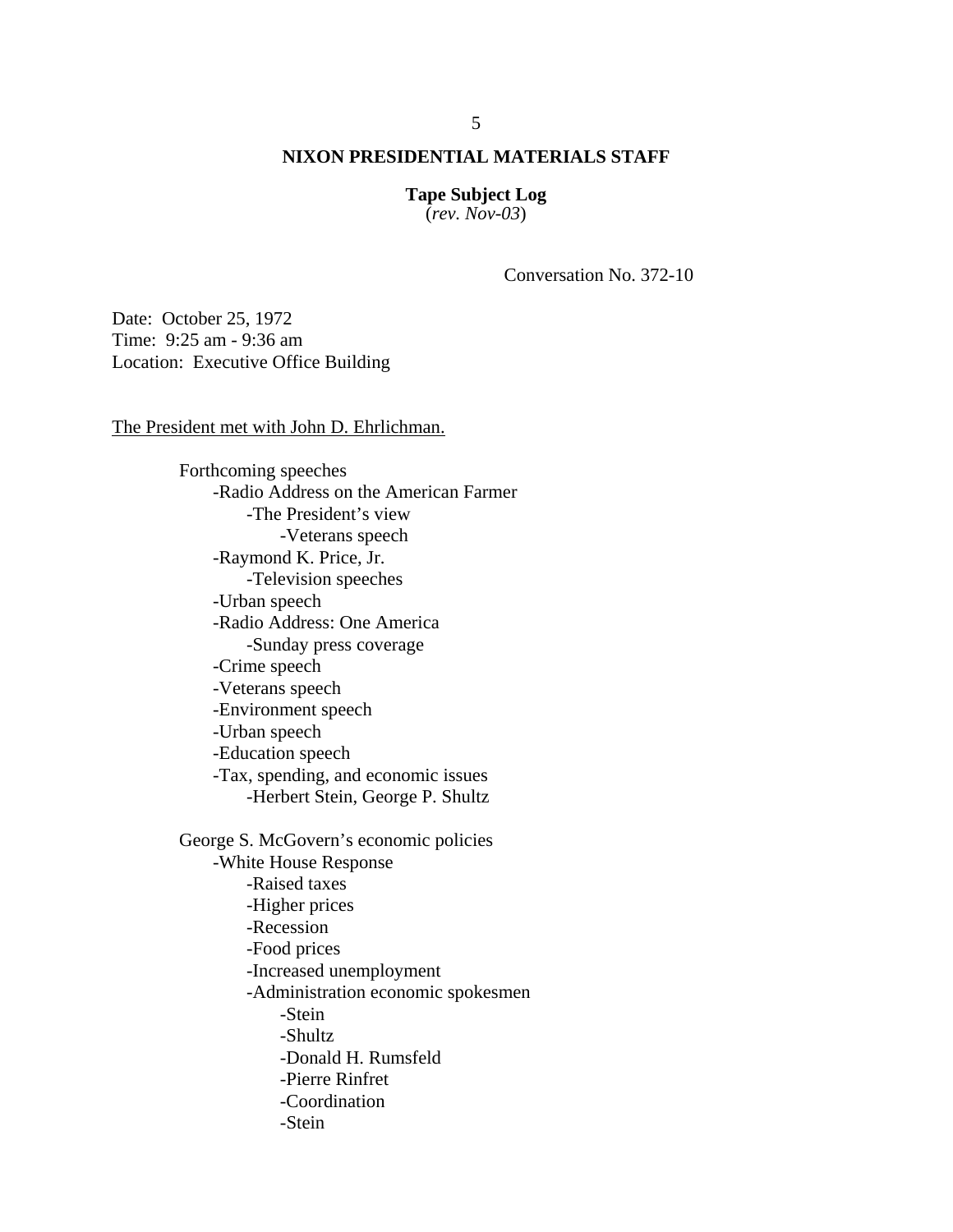#### **Tape Subject Log**

(*rev. Nov-03*)

 -New York speech -The President's view -Stein's recent New York speech -The President's role -Compared with the President's statements on Vietnam -McGregor's statements The President's bill signings -Supplemental appropriations -Public relations effort -Veto of tax increase -Congressional cooperation -Aging bill -Caspar ("Cap") Weinberger -Veterans bill -House Resolution [HR] 1 -Water bill -The President's previous veto -Statement of an unknown man to the President -New York -Press and media coverage -Spending limit -Ehrlichman's briefing -McGovern's response -Economic policies -Administration action -The President's view -Taxes, prices, unemployment, welfare -John B. Connally -Spending cuts -1972 election -Bureaucratic studies -Confidentiality of findings -Weinberger -Nature of cuts -Trimming compared with cutting -Employment -Government employees -Education -National Institute of Mental Health [NIMH] -National Institute of Health [NIH]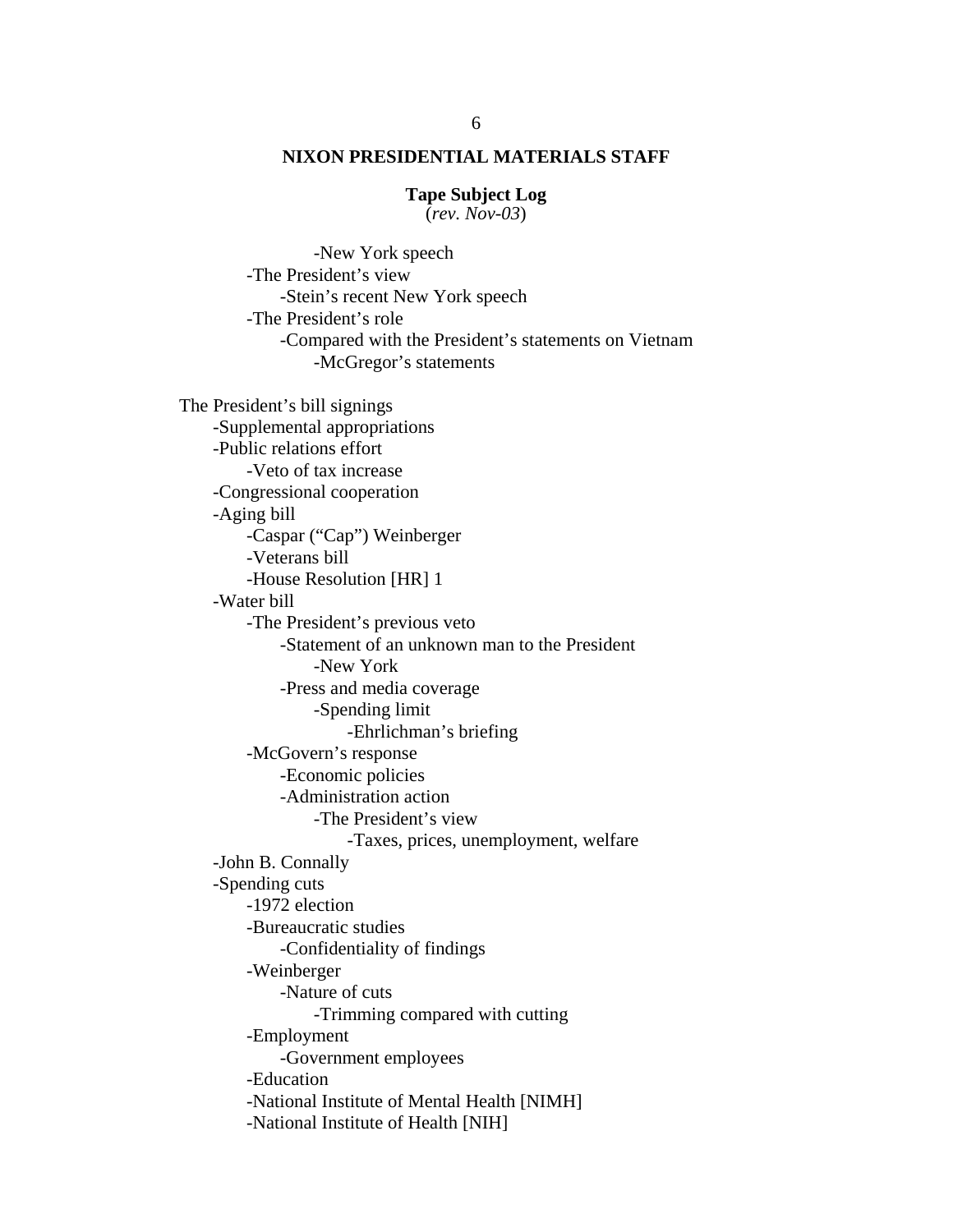# **Tape Subject Log**

(*rev. Nov-03*)

-National Science Foundation [NSF] -Department of Housing and Urban Development [HUD] -Ehrlichman's work with H.R. ("Bob") Haldeman

 Clark R. Mollenhoff -Herbert G. Klein -The President's view -Haldeman's forthcoming conversation with unknown person

 The President's forthcoming speeches -Ehrlichman's staff -Farm issue -Urban issues

Ehrlichman left at 9:36 am

Conversation No. 372-11

Date: October 25, 1972 Time: 9:40 am - 10:08 am Location: Executive Office Building

The President met with Henry A. Kissinger.

The People's Republic of China [PRC] -Chou En-Lai

Vietnam peace settlement negotiations -Leonid I. Brezhnev's previous message -Kissinger's response -Hanoi -Kissinger's possible trip -Timing -1972 election -Paris talks -Kissinger's schedule -Saigon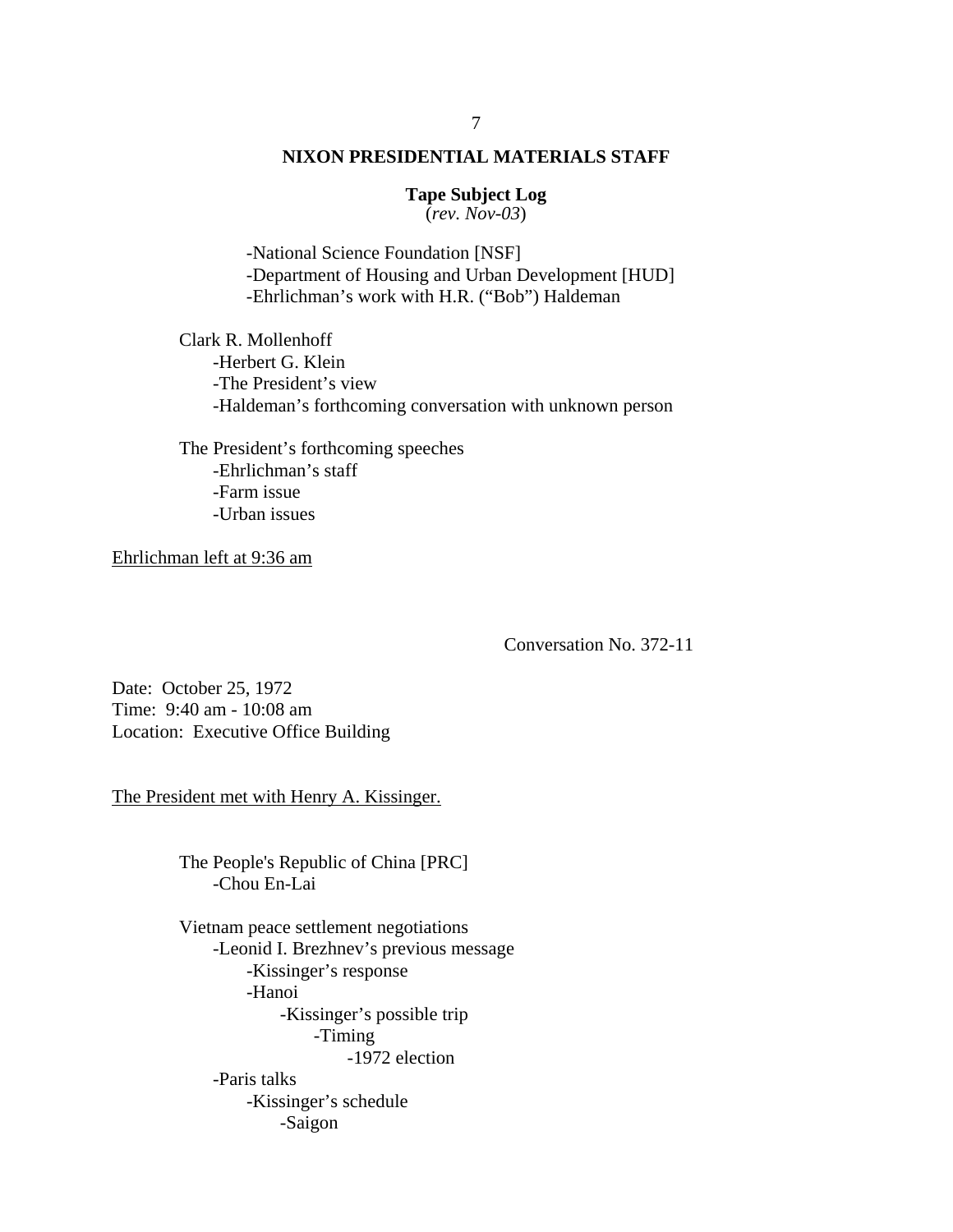#### **Tape Subject Log**

(*rev. Nov-03*)

-Possible leaks -US proposal -Final Document -Saigon's approval -Possible bombing halt -Rationale -Quality of offer -Concessions -Compared with 1968 bombing halt -Public announcement -The President's suggestion  $-20<sup>th</sup>$  parallel -Public opinion -Forthcoming 1972 election -Possible press statement -Breakthrough -Further negotiations -Alexander M. Haig, Jr. -Fritz G. Kraemer's view -Nguyen Van Thieu -Public Position -US Position -The President's view -Thieu -Coalition government -Bombing halt -North Vietnamese military situation -Possible cease-fire, October 31, 1972 -Thieu's recent speech -Kissinger's view -Strategy -Role in negotiations -Coalition government -Communist infrastructure in South Vietnam -Possible bombing halt -Political risks -Rationale -Timing compared with 1972 election -Compared with 1968 bombing halt -Public announcement -Extent of halt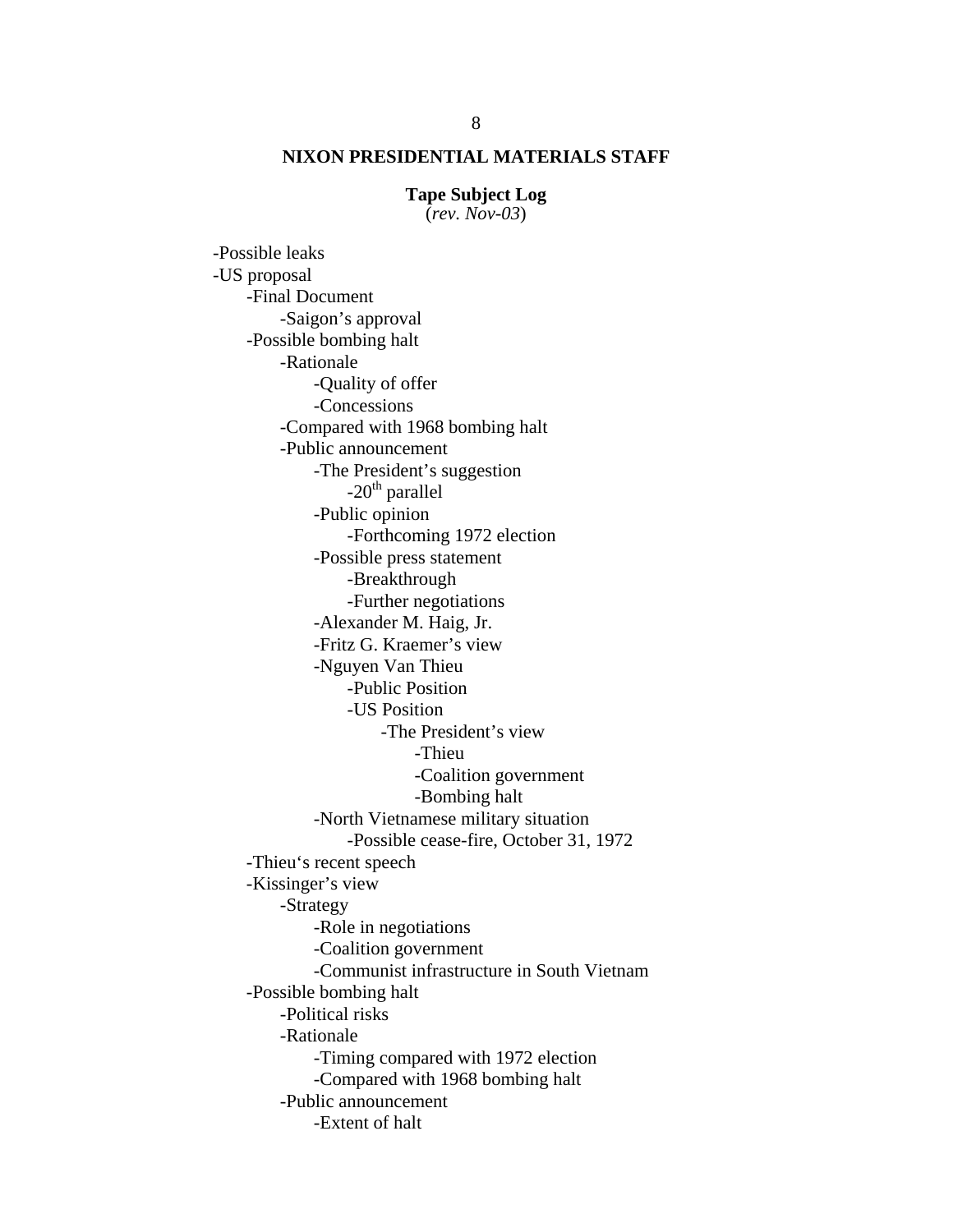#### **Tape Subject Log**

(*rev. Nov-03*)

 -Reasons -Risks -Timing -Secrecy -Thieu's strategy -Possible North Vietnamese reply -US public relations strategy -Possible North Vietnamese reply -Le Duc Tho -William P. Rogers -Issue of coalition government in Vietnam -Possible statement -Ronald L. Ziegler -US message -Possible attack on McGovern -Wording of press statement on coalition government -Ziegler -*Washington Post* article -Unknown reporter's name -Kissinger's recent name -Coalition government -The President's participation in negotiations -John B. Connally -Leaks -Thieu -Stewart J.O. Alsop -Murrey Marder -Television -Howard K. Smith -Statement regarding efforts of the President and Kissinger -Messages -Content of Kissinger's statement -McGovern's proposal compared to the Administrations -Tone -Type of Peace -Surrender -Prisoners of war [POWs] -Coalition government -Assistance to South Vietnam -Thailand -Laos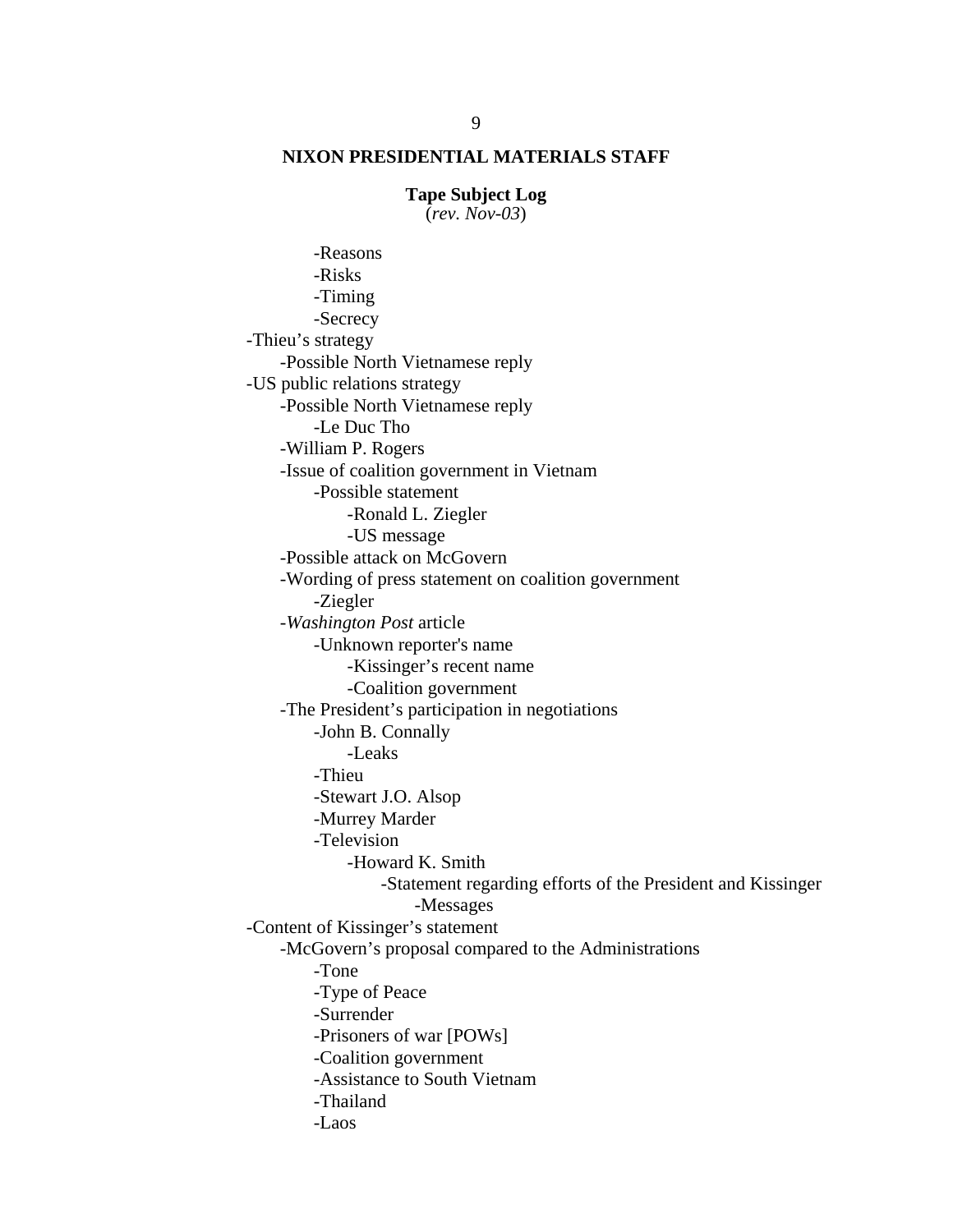#### **Tape Subject Log**

(*rev. Nov-03*)

 -Cambodia -"Peace with honor" -1972 election -McGovern's possible response -Bombing halt -Nature of announcement -Wording -*De facto* compared to *de jure* status -Progress -Le Duc Tho -US position -Ziegler -Soviet Union -US global commitments -Kissinger's possible trip to Hanoi -The President's view -Le Duc Tho -Thieu -Handling -US equipment shipments -Kissinger's meeting with unknown person -Timing -Settlement -Possible agreement to settlement -Timing -November 20, 1972 -Kissinger's forthcoming telephone call to Nelson A. Rockefeller -1968 peace initiative -McGovern's statements -Compared with current US proposal -Compared with McGovern's proposals -POWs -Laos, Cambodia -Communist government in South Vietnam -The President's schedule -Priority of peace negotiations -The President's and Kissinger's role -Joseph W. Alsop's column -History's verdict -Abraham Lincoln -Opposition to the President's policies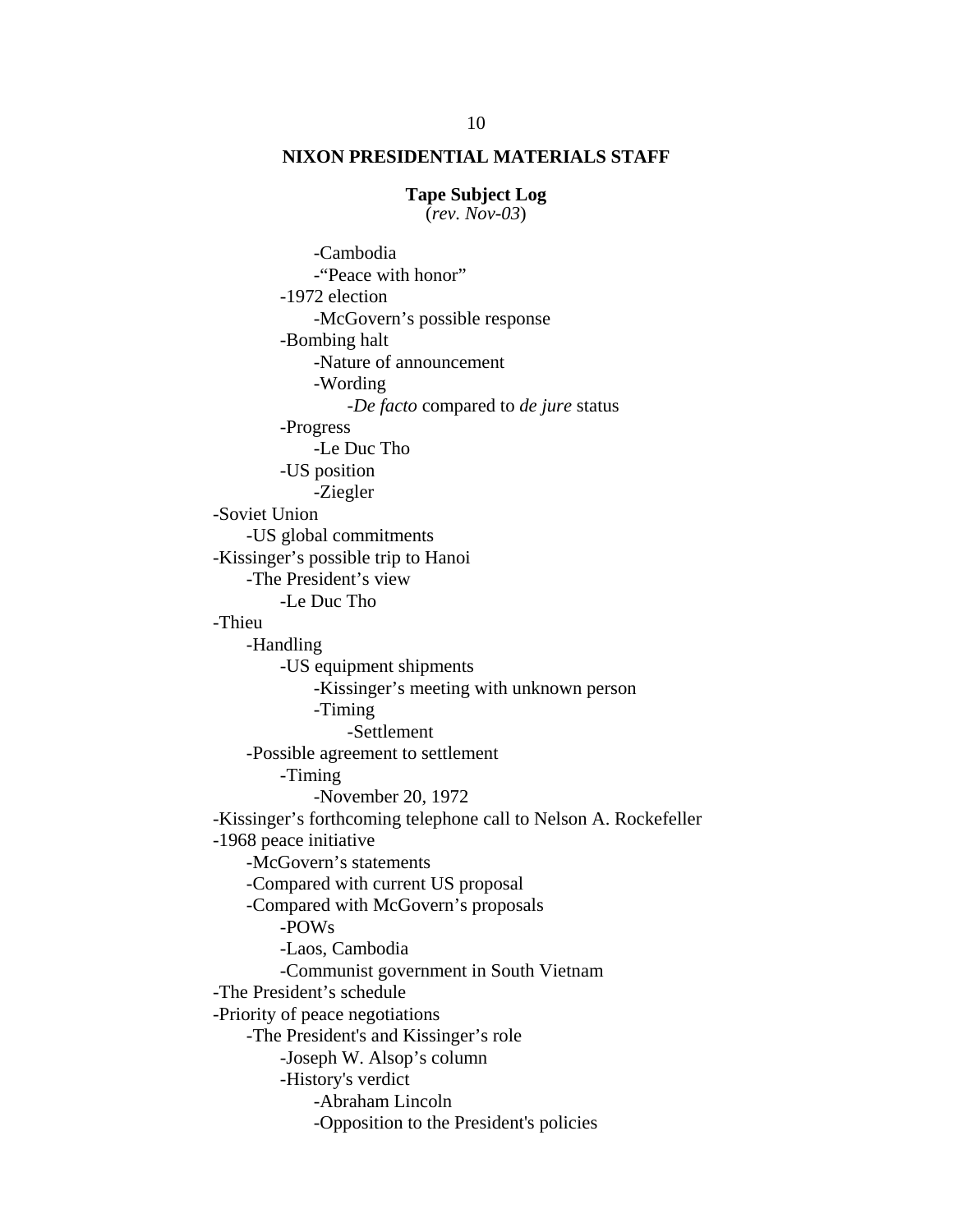# **Tape Subject Log**

(*rev. Nov-03*)

 -Compared to Lincoln -Bureaucracy, media -Compared with Lyndon B. Johnson -Administration problems -Consensus

Kissinger left at 10:08 am.

Conversation No. 372-12

Date: October 25, 1972 Time: Unknown between 10:08 am and 10:09 am Location: Executive Office Building

The President talked with the White House operator.

[See Conversation No. 32-33]

Conversation No. 372-13

Date: October 25, 1972 Time: 10:09 am - 10:10 am Location: Executive Office Building

The President talked with Stephen B. Bull.

[See Conversation No. 32-34]

Conversation No. 372-14

Date: October 25, 1972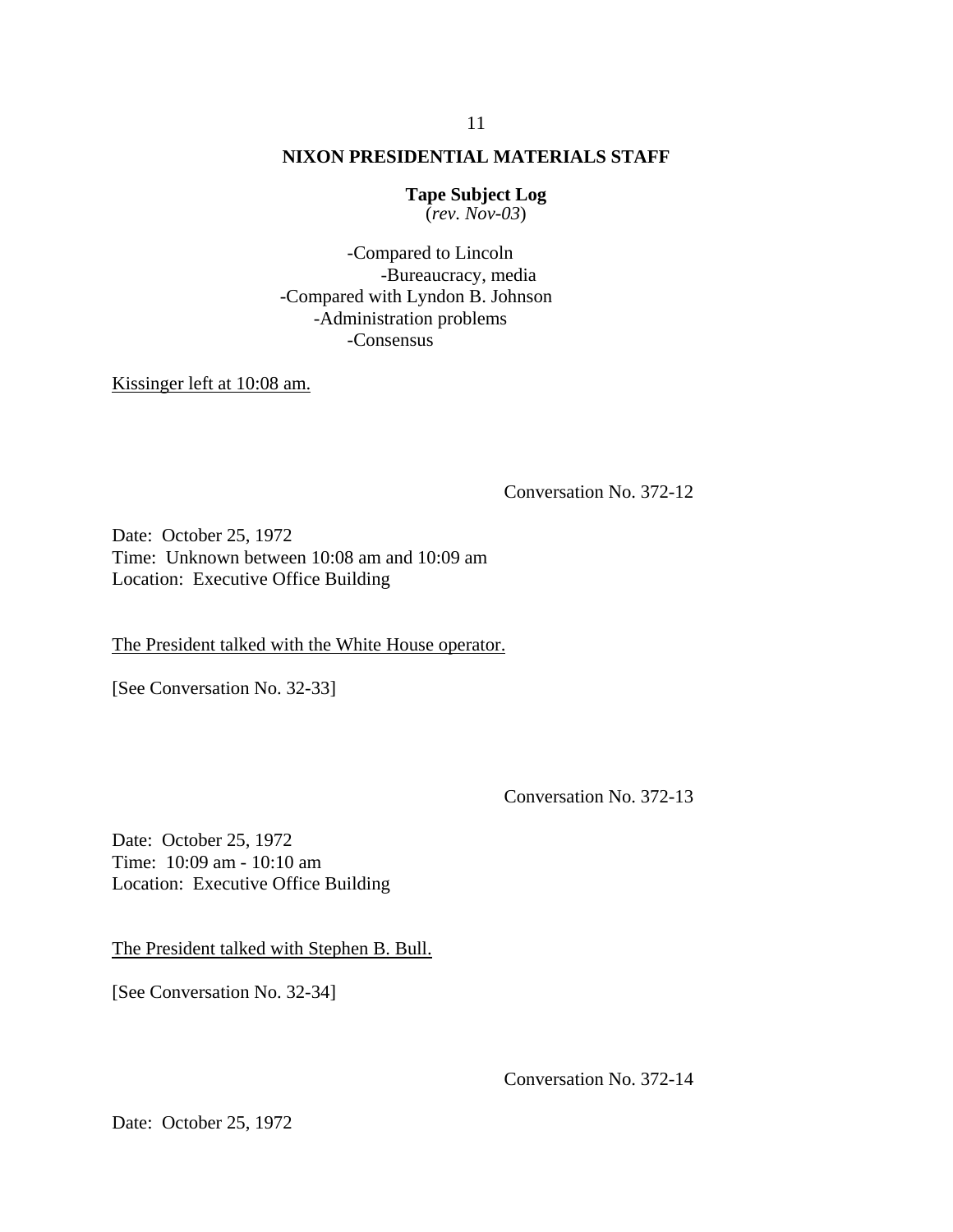# **Tape Subject Log**

(*rev. Nov-03*)

Time: Unknown between 10:10 am and 10:11 am Location: Executive Office Building

The President talked with the White House operator.

[See Conversation No. 32-35]

Conversation No. 372-15

Date: October 25, 1972 Time: 10:11 am - 10:14 am Location: Executive Office Building

The President talked with Ronald L. Ziegler.

[See Conversation No. 32-36]

Conversation No. 372-16

Date: October 25, 1972 Time: Unknown between 10:14 am and 11:18 am Location: Executive Office Building

The President talked with Henry A. Kissinger.

Vietnam peace settlement -Public relations -Use of "peace with honor" phrase -William F. Buckley, Jr. -William S. White, Richard ("Dick") Wilson -Howard K. Smith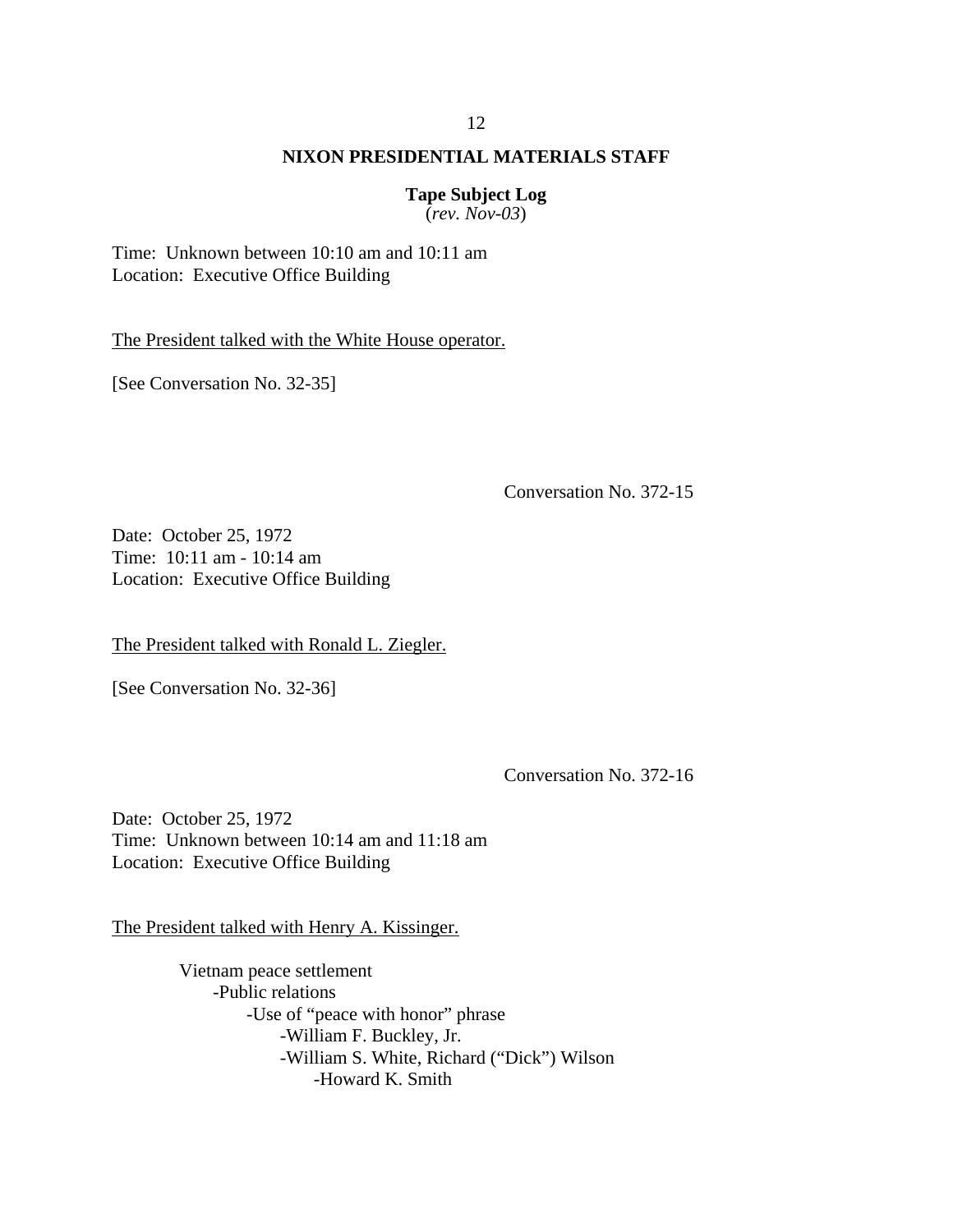# **Tape Subject Log**

 $(rev. Nov-03)$ 

Conversation No. 372-17

Date: October 25, 1972 Time: Unknown between 10:14 am and 11:18 am Location: Executive Office Building

The President dictated a memorandum.

[This is a continuation of Conversation No. 372-9]

BEGIN WITHDRAWN ITEM NO. 1 [Personal returnable] [Duration:  $25m 42s$  ]

#### END WITHDRAWN ITEM NO. 1

Conversation No. 372-18

Date: October 25, 1972 Time: Unknown between 10:14 am and 11:18 am Location: Executive Office Building

The President met with Manolo Sanchez.

BEGIN WITHDRAWN ITEM NO. 1 [Personal returnable] [Duration: 2s ]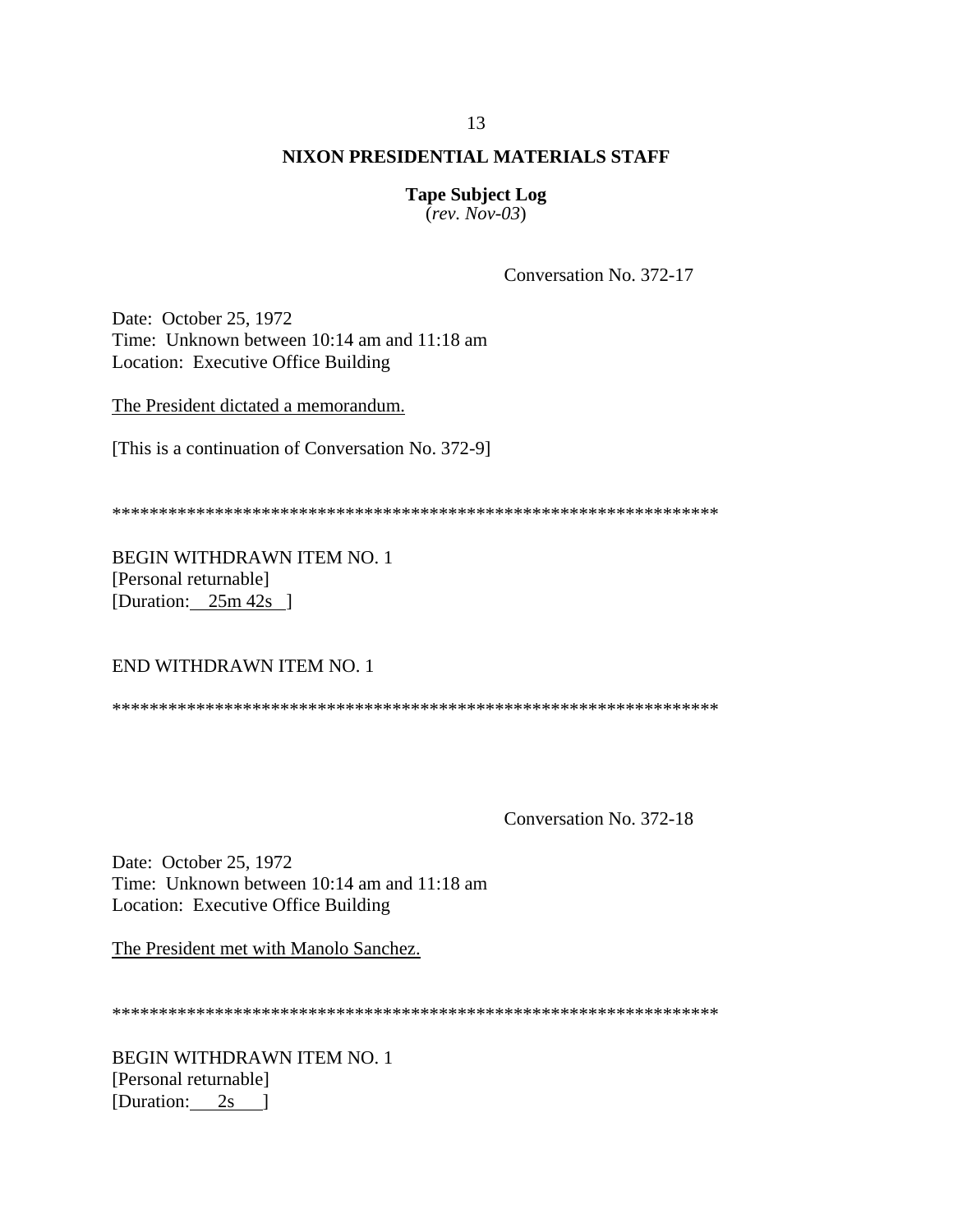**Tape Subject Log** (*rev. Nov-03*)

END WITHDRAWN ITEM NO. 1

\*\*\*\*\*\*\*\*\*\*\*\*\*\*\*\*\*\*\*\*\*\*\*\*\*\*\*\*\*\*\*\*\*\*\*\*\*\*\*\*\*\*\*\*\*\*\*\*\*\*\*\*\*\*\*\*\*\*\*\*\*\*\*\*\*

Sanchez left at an unknown time before 11:04 am.

Conversation No. 372-19

Date: October 25, 1972 Time: Unknown between 10:14 am and 11:18 am Location: Executive Office Building

The President met with Manolo Sanchez.

\*\*\*\*\*\*\*\*\*\*\*\*\*\*\*\*\*\*\*\*\*\*\*\*\*\*\*\*\*\*\*\*\*\*\*\*\*\*\*\*\*\*\*\*\*\*\*\*\*\*\*\*\*\*\*\*\*\*\*\*\*\*\*\*\*

BEGIN WITHDRAWN ITEM NO. 1 [Personal returnable] [Duration:  $1s$  ]

END WITHDRAWN ITEM NO. 1

\*\*\*\*\*\*\*\*\*\*\*\*\*\*\*\*\*\*\*\*\*\*\*\*\*\*\*\*\*\*\*\*\*\*\*\*\*\*\*\*\*\*\*\*\*\*\*\*\*\*\*\*\*\*\*\*\*\*\*\*\*\*\*\*\*

Sanchez left at an unknown time before 11:04 am

Conversation No. 372-20

Date: October 25, 1972 Time: Unknown between 10:14 am and 11:18 am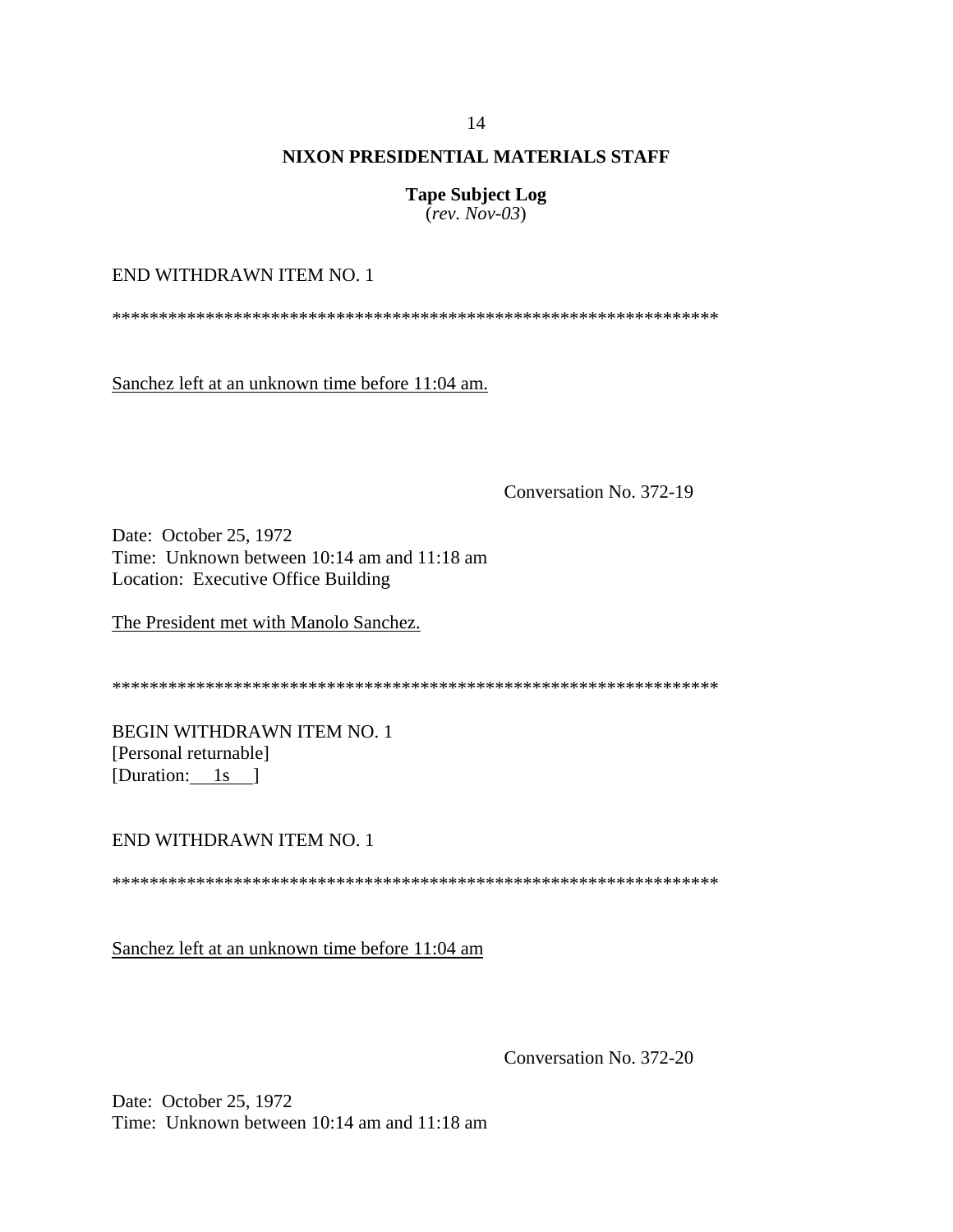**Tape Subject Log**

(*rev. Nov-03*)

Location: Executive Office Building

The President dictated a memorandum for the file.

\*\*\*\*\*\*\*\*\*\*\*\*\*\*\*\*\*\*\*\*\*\*\*\*\*\*\*\*\*\*\*\*\*\*\*\*\*\*\*\*\*\*\*\*\*\*\*\*\*\*\*\*\*\*\*\*\*\*\*\*\*\*\*\*\*

BEGIN WITHDRAWN ITEM NO. 1 [Personal returnable] [Duration: 1m 56s ]

#### END WITHDRAWN ITEM NO. 1

\*\*\*\*\*\*\*\*\*\*\*\*\*\*\*\*\*\*\*\*\*\*\*\*\*\*\*\*\*\*\*\*\*\*\*\*\*\*\*\*\*\*\*\*\*\*\*\*\*\*\*\*\*\*\*\*\*\*\*\*\*\*\*\*\*

Conversation No. 372-21

Date: October 25, 1972 Time: Unknown between 11:04 am and 11:18 am Location: Executive Office Building

The President met with Alexander P. Butterfield.

The President's schedule -Signature

Butterfield left at an unknown time before 11:18 am.

Conversation No. 372-22

Date: October 25, 1972 Time: Unknown between 11:04 am and 11:18 am Location: Executive Office Building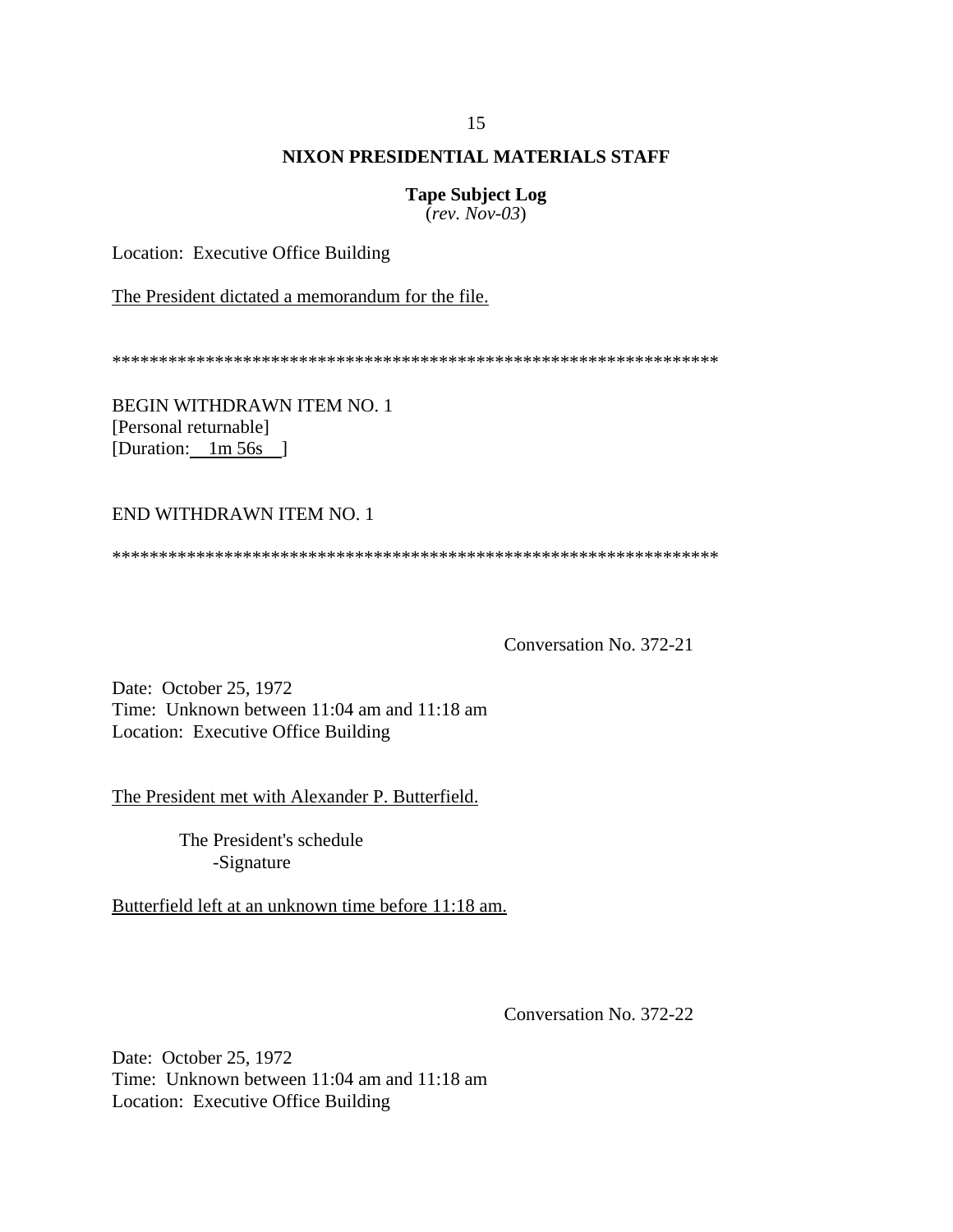**Tape Subject Log** 

 $(rev. Nov-03)$ 

The President dictated a memorandum for the file.

**BEGIN WITHDRAWN ITEM NO. 1** [Personal returnable] [Duration:  $3m 52s$ ]

## END WITHDRAWN ITEM NO. 1

Conversation No. 372-23

Date: October 25, 1972 Time: Unknown between 11:04 am and 11:18 am Location: Executive Office Building

The President met with Manolo Sanchez.

**BEGIN WITHDRAWN ITEM NO. 1** [Personal returnable] [Duration:  $31s$ ]

#### END WITHDRAWN ITEM NO. 1

Sanchez left at an unknown time before 11:18 am.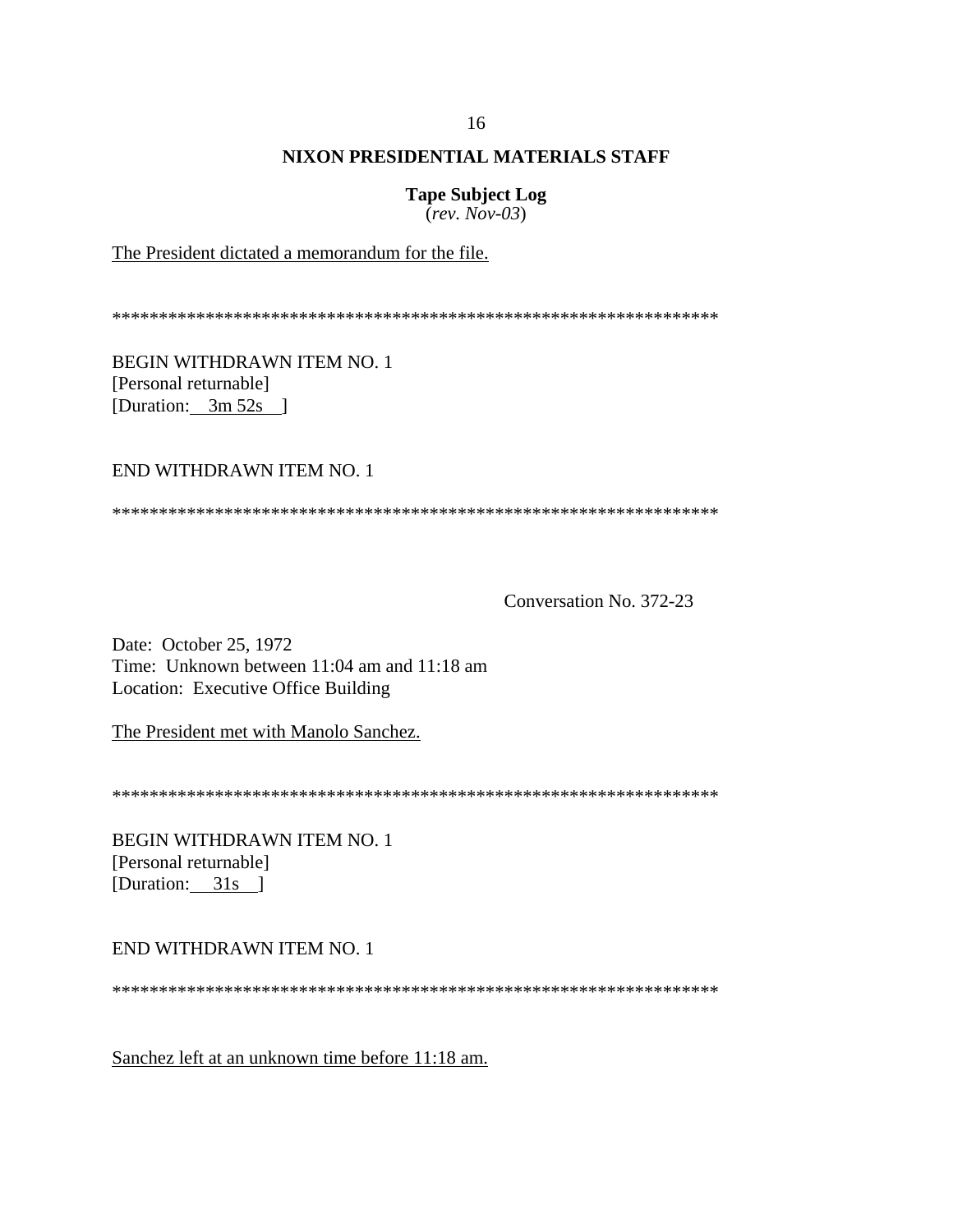**Tape Subject Log** (*rev. Nov-03*)

Conversation No. 372-24

Date: October 25, 1972 Time: 11:18 am - 12:00 pm Location: Executive Office Building

The President met with H.R. ("Bob") Haldeman.

Bill signings

 1972 election campaign -October 25, *Washington Post* story on Haldeman and campaign espionage -Ronald L. Ziegler -Forthcoming George McGovern television [TV] appearance -Administration response -Press conference by Clark MacGregor and Robert J. Dole -Timing of conference -Watergate allegations -John N. Mitchell -Dwight L. Chapin -Vietnam issue -MacGregor's statement -Paul C. Warnke -McGovern's position compared to the President's position -"Peace with surrender" compared "peace with honor" -Emphasis in press -Henry A. Kissinger -Possible trip to Hanoi -Anatoliy F. Dobrynin -MacGregor's statement -McGovern's position on peace settlement negotiations -Prisoners of war [POWs] -Communist government in South Vietnam Watergate

-News story on Haldeman -Veracity -Authority -Secret fund allegation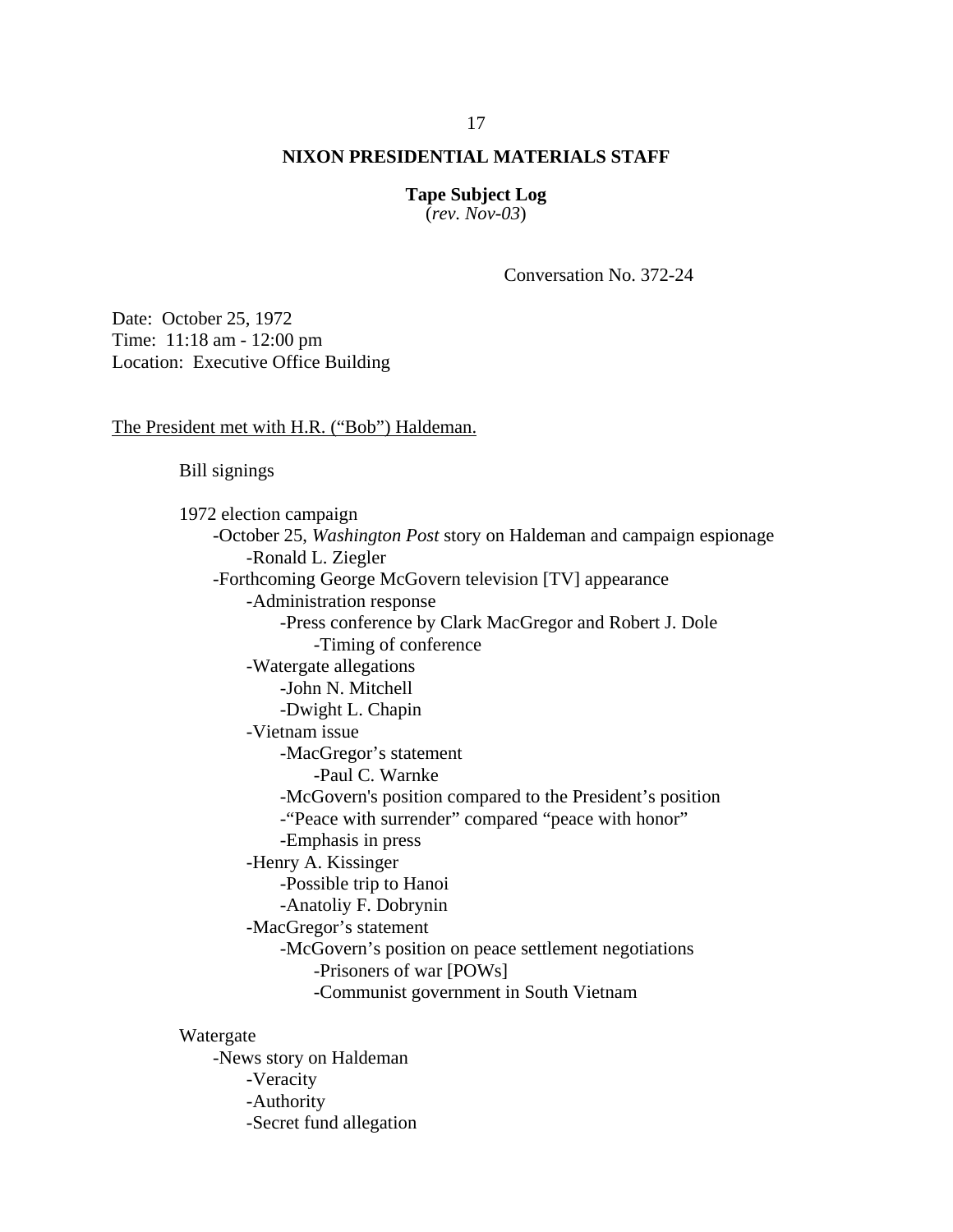#### **Tape Subject Log** (*rev. Nov-03*)

-Federal Bureau of Investigation [FBI] inquiry -Hugh W. Sloan, Jr., -Response -Ziegler -Henry E. Peterson -Richard G. Kleindienst -MacGregor -Richard A. Moore -Impact on public opinion -Sherman Adams -Impact on press -*Washington Post* -John B. Connally's statement -Charles W. Colson's staff -Loyalty -White House staff loyalty -Rose Mary Woods -Patrick J. Buchanan -John P. Sears -Woods

\*\*\*\*\*\*\*\*\*\*\*\*\*\*\*\*\*\*\*\*\*\*\*\*\*\*\*\*\*\*\*\*\*\*\*\*\*\*\*\*\*\*\*\*\*\*\*\*\*\*\*\*\*\*\*\*\*\*\*\*\*\*\*\*\*

BEGIN WITHDRAWN ITEM NO. 2 [Privacy] [Duration: 17s ]

#### END WITHDRAWN ITEM NO. 2

\*\*\*\*\*\*\*\*\*\*\*\*\*\*\*\*\*\*\*\*\*\*\*\*\*\*\*\*\*\*\*\*\*\*\*\*\*\*\*\*\*\*\*\*\*\*\*\*\*\*\*\*\*\*\*\*\*\*\*\*\*\*\*\*\*

-Chapin -Memorandum -Location -Haldeman -Donald H. Segretti -Chapin's secretary -Nellie L. Yates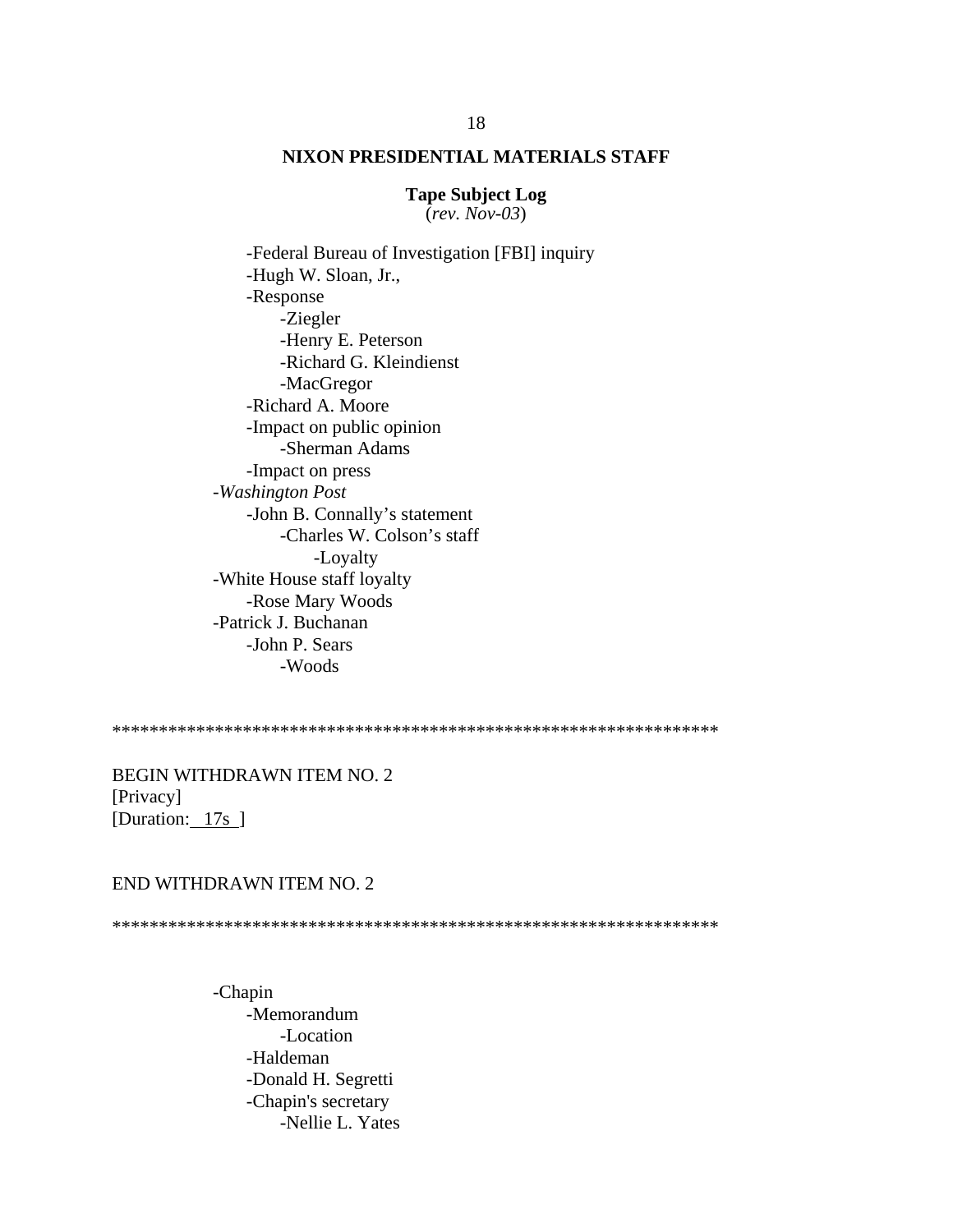## **Tape Subject Log**

 $(rev. Nov-03)$ 

-Unknown person -FBI document -Segretti -Arthur H. Bremer -Chapin -Haldeman's knowledge -Chapin -Washington Post -Libel case -Chapin, Haldeman -Maurice H. Stans -John W. Dean, III

**BEGIN WITHDRAWN ITEM NO. 3** [Personal returnable] [Duration:  $3m 33s$ ]

## END WITHDRAWN ITEM NO. 3

Ziegler entered at 11:33 am.

Vietnam negotiations -Postponement of statement -Kissinger's view

Ziegler left at 11:34 am.

**BEGIN WITHDRAWN ITEM NO. 4** [Personal returnable] [Duration:  $5m 23s$ ]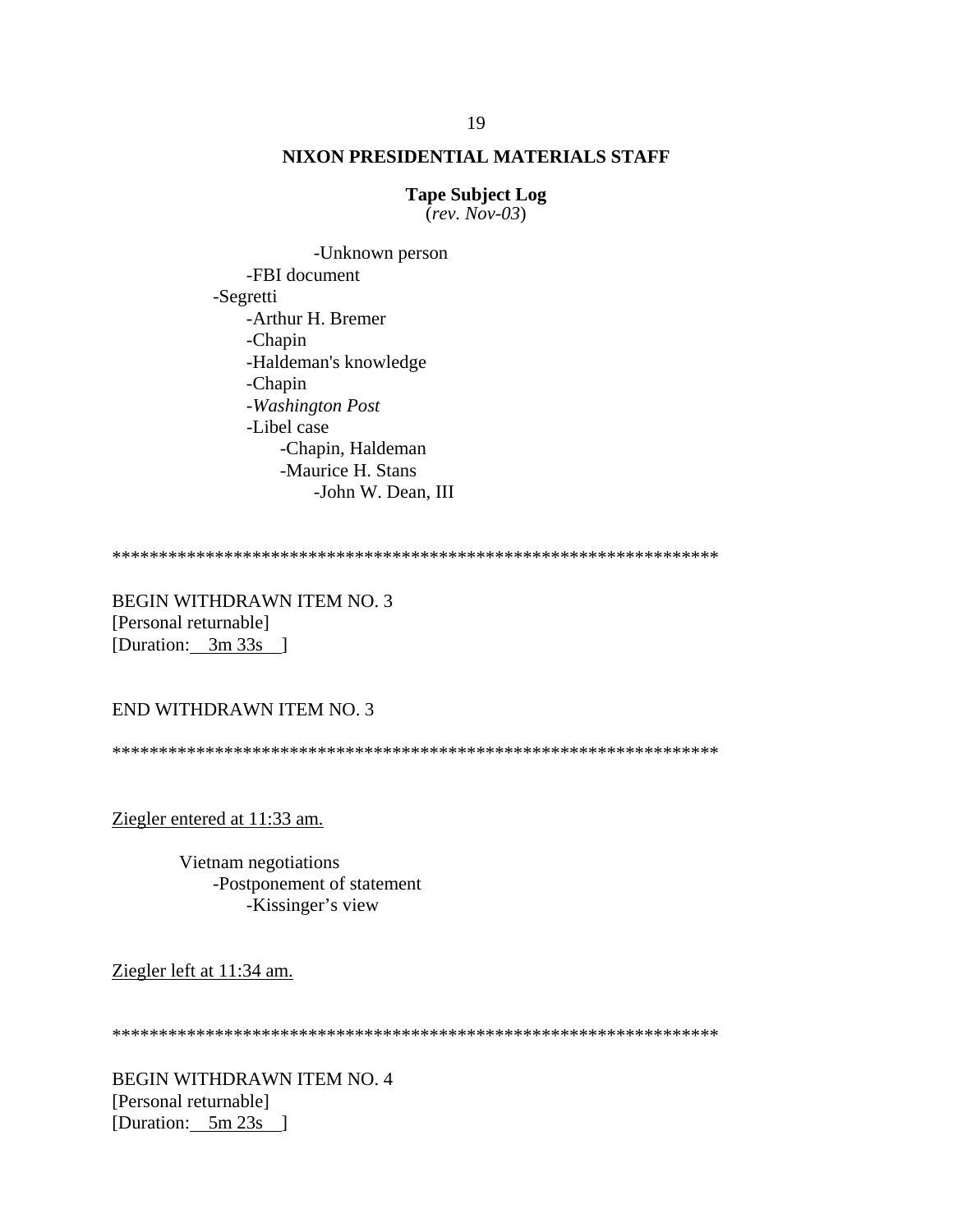## **Tape Subject Log**

 $(rev. Nov-03)$ 

END WITHDRAWN ITEM NO. 4

The President's forthcoming radio message on vetoes -Nature of message -Time  $-TV$ -Buying air time

**BEGIN WITHDRAWN ITEM NO. 5** [Personal returnable] [Duration: 8m 45s ]

END WITHDRAWN ITEM NO. 5 

> Amnesty issue -McGovern's position -Vietnam War

**BEGIN WITHDRAWN ITEM NO. 6** [Personal returnable] [Duration:  $3m 14s$ ]

END WITHDRAWN ITEM NO. 6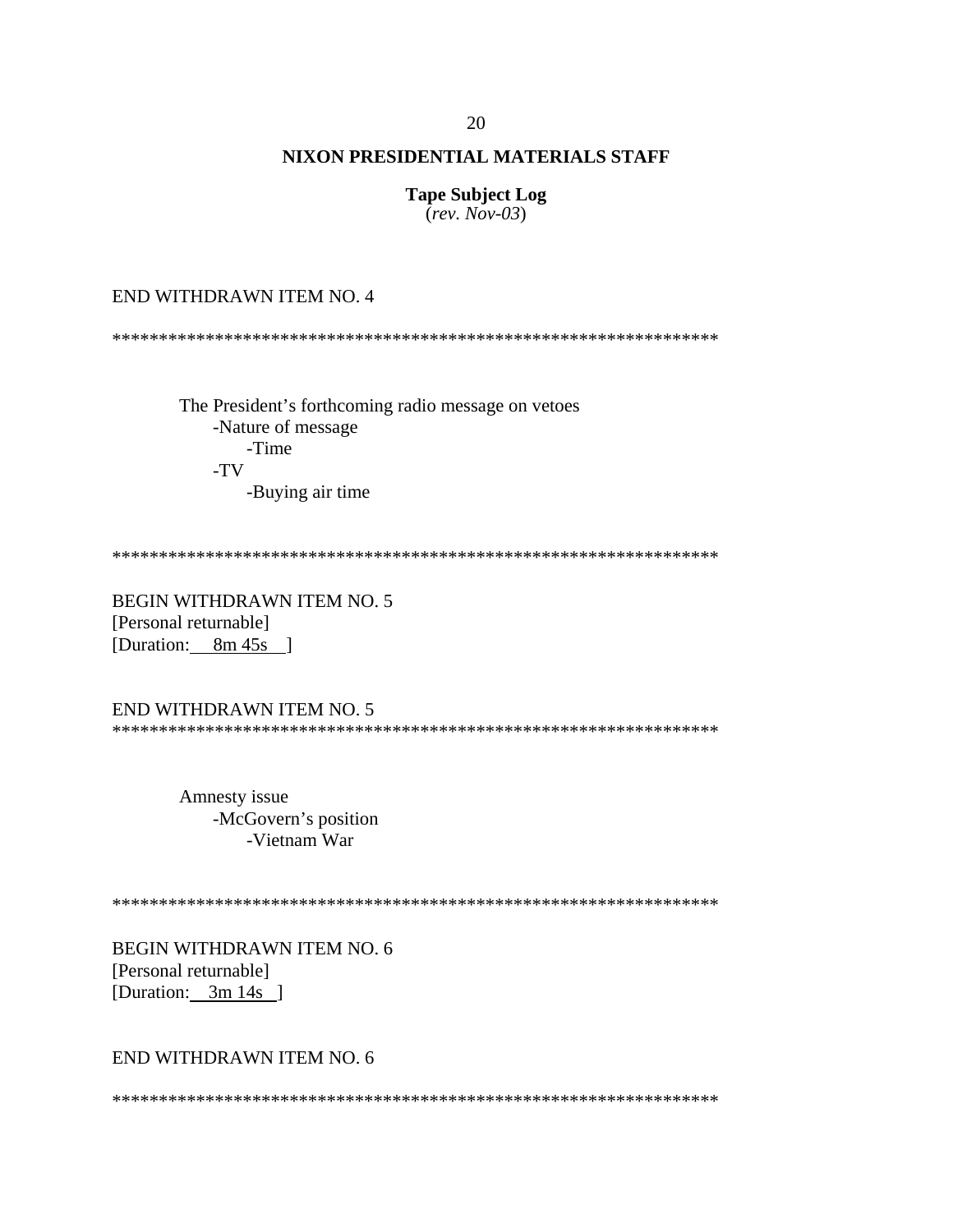#### **Tape Subject Log**

(*rev. Nov-03*)

Kissinger entered at 11:55 am.

Vietnam peace settlement negotiations -William F. Buckley, Jr.'s forthcoming column -Kissinger's recent conversation with Buckley -US proposal -Alexander M. Haig, Jr. -Gen. John W. Vogt -Support for the President -US negotiating strategy -North Vietnamese message -(Madame) Nguyen This Binh's statement -Cease-Fire -Nguyen Van Thieu's response -North Vietnamese -Le Duc Tho -US stance -Issue of coalition government -Issue of coalition government -Treaty Wording -[National Council of National Reconciliation and Concord] -Messages -Paris -Anatoliy F. Dobrynin -Public record -Settlement -Timing -Verification -Settlement -Timing -1972 election -Howard K. Smith -Ronald L. Ziegler -Charles W. Colson -Richard ("Dick") Wilson -William S. White -Lyndon B. Johnson -The President's position

October 25, *Washington Post* story on Haldeman and campaign espionage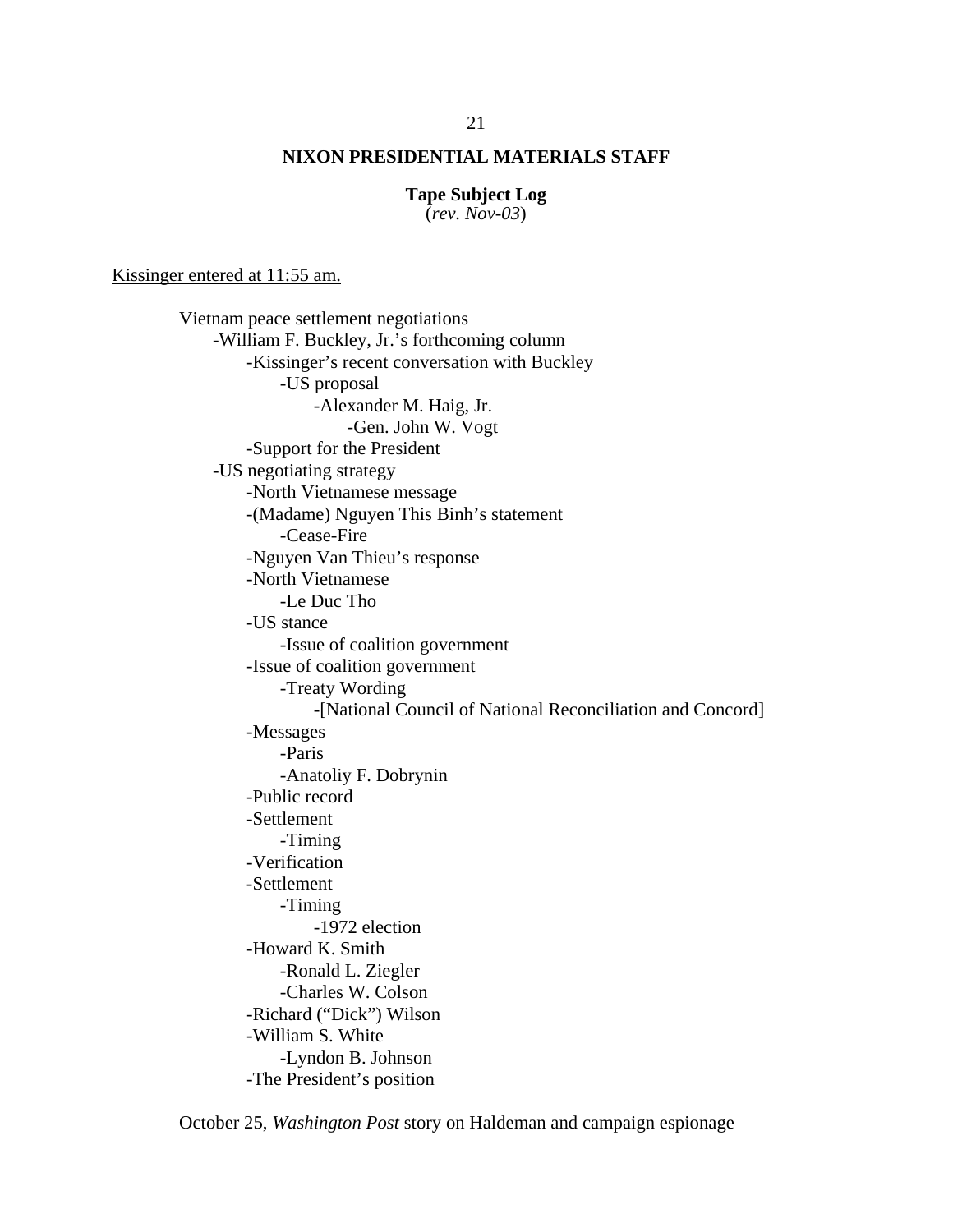## **Tape Subject Log**

 $(rev. Nov-03)$ 

-Haldeman's photograph -Kissinger's view -Haldeman's control over secret fund

**BEGIN WITHDRAWN ITEM NO. 8** [Personal returnable] [Duration:  $35s$ ]

#### **END WITHDRAWN ITEM NO. 8**

Haldeman and Kissinger left at 12:00 pm.

Conversation No. 372-25

Date: October 25, 1972 Time: Unknown between 12:25 pm and 12:29 pm Location: Executive Office Building

The President met with Manolo Sanchez.

**BEGIN WITHDRAWN ITEM NO. 1** [Personal returnable] [Duration: 43s ]

END WITHDRAWN ITEM NO. 1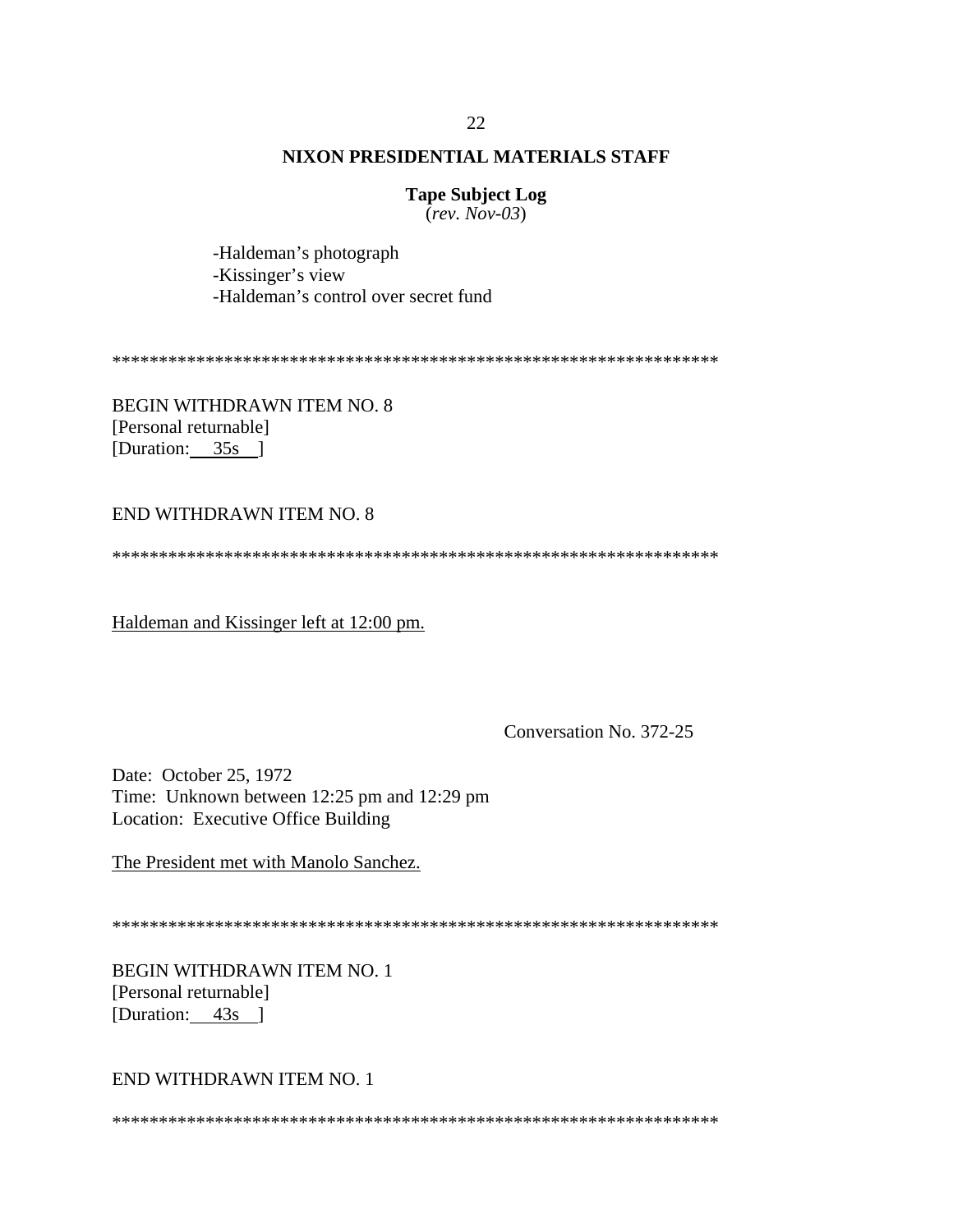**Tape Subject Log** (*rev. Nov-03*)

The President's schedule -Charles W. Colson

Sanchez left at an unknown time before 12:29 pm.

Conversation No. 372-26

Date: October 25, 1972 Time: 12:29 pm - 1:10 pm Location: Executive Office Building

The President met with Charles W. Colson.

Watergate -Ronald Ziegler's statement -*Washington Post* article on Haldeman and campaign espionage -Testimony -White House response -Secret fund -*Washington Post* -Dwight L. Chapin -H.R. ("Bob") Haldeman -Chapin's secretary -Nellie L. Yates -*Newsweek* -Public opinion -White House response -Watergate allegations -Clark MacGregor -Press conference -Ziegler George S. McGovern's campaign practices

-Demonstrators -Tricia Nixon Cox, Vice President Spiro T. Agnew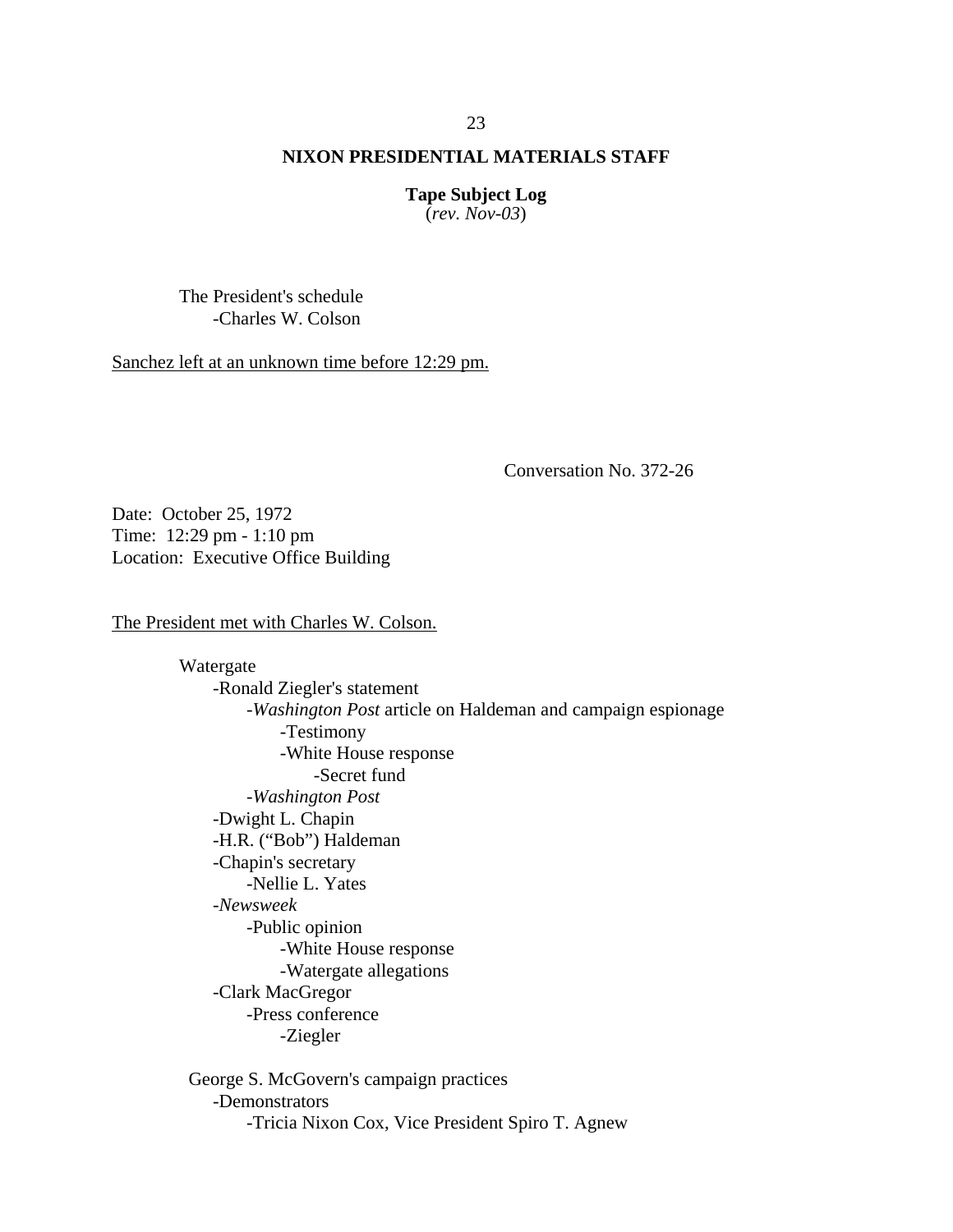#### **Tape Subject Log**

(*rev. Nov-03*)

 -Press coverage -The President's recent trip to New York -Response -Robert J. Dole's statement -Surrogates -Press coverage -Donald F. Rogers -Hearsay -Tricia Nixon Cox's reaction -Television [TV] exposure -John A. Volpe -Patricia Ann (Hughes) -Colson -National Broadcasting Corporation [NBC] -Columbia Broadcasting Corporation [CBS] -Colson's view -Violence, damages -Republican National Convention -San Francisco -Anti-free speech stance -McGovern's silence

\*\*\*\*\*\*\*\*\*\*\*\*\*\*\*\*\*\*\*\*\*\*\*\*\*\*\*\*\*\*\*\*\*\*\*\*\*\*\*\*\*\*\*\*\*\*\*\*\*\*\*\*\*\*\*\*\*\*\*\*\*\*\*\*\*

BEGIN WITHDRAWN ITEM NO. 1 [Personal returnable] [Duration: 11m 36s ]

#### END WITHDRAWN ITEM NO. 1

\*\*\*\*\*\*\*\*\*\*\*\*\*\*\*\*\*\*\*\*\*\*\*\*\*\*\*\*\*\*\*\*\*\*\*\*\*\*\*\*\*\*\*\*\*\*\*\*\*\*\*\*\*\*\*\*\*\*\*\*\*\*\*\*\*

Campaign issues -McGovern's policies -Higher taxes, higher prices, unemployment, welfare -Defense budget -Agnew's speech in New York -Jobs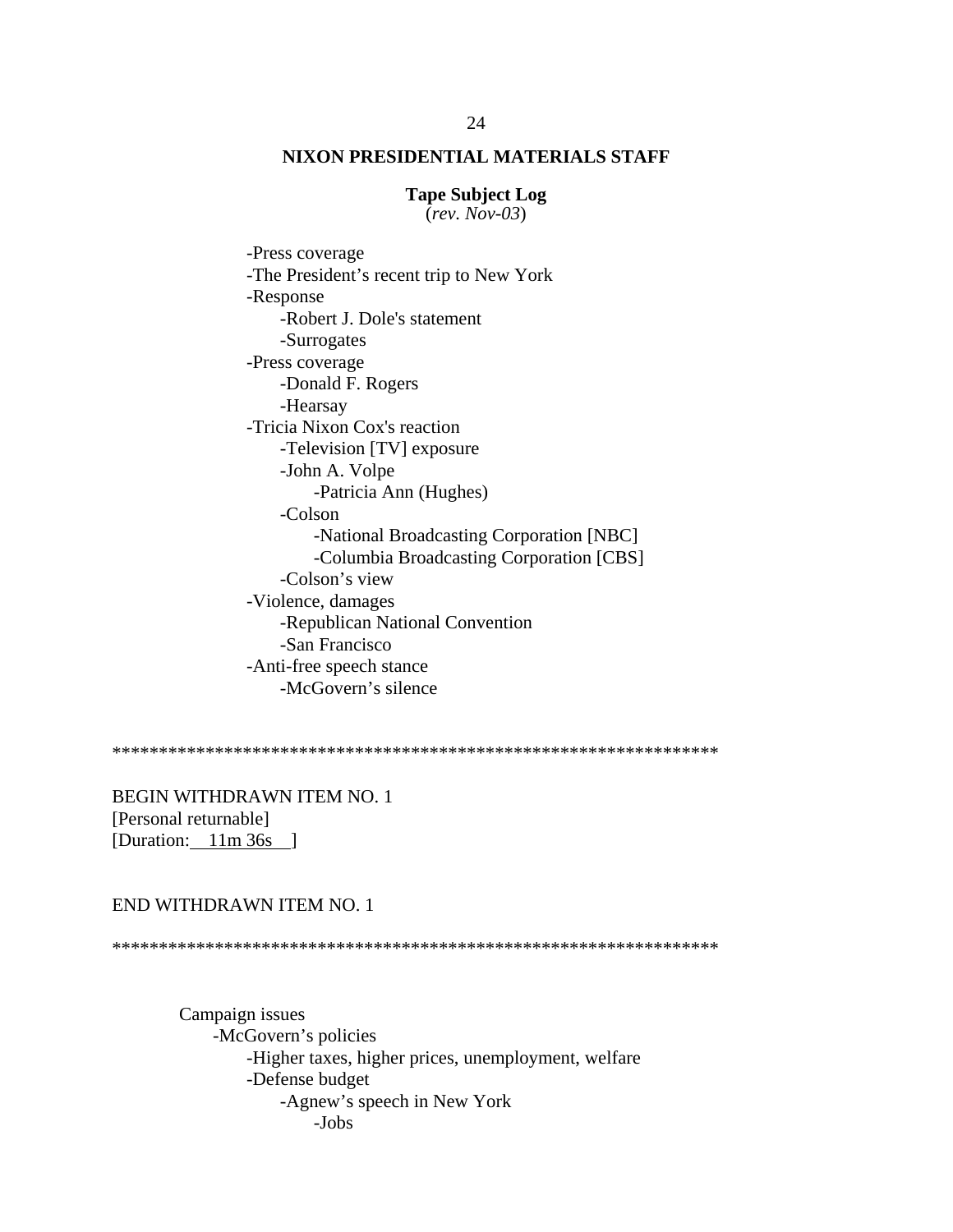#### **Tape Subject Log**

(*rev. Nov-03*)

 -Property value -Donald H. Rumsfeld -George P. Shultz's statements -Colson's conversation with Shultz -Higher prices, higher taxes, welfare -Recession -Agnew -Defense industries -Strategy -Advertising -Tone -Democrats -Voting options -Amnesty issue -McGovern -R. Sargent Shriver -Abraham Lincoln, Calvin Coolidge, Harry S Truman -R. Sargent Shriver -Attack on John B. Connally -Welfare and blacks -Effectiveness -New York, Pennsylvania, Ohio, Michigan -Italian-Americans -Naval base -Re-election committee -Unknown person's speech -Press -California -Haldeman -Franklyn C. ("Lyn")Nofziger -Republicans -Ronald W. Reagan -Reagan -McGovern's budget policies -Rodgers's response -Defense cuts -Effect on jobs -B-1, North American Rockwell, Lockheed, Northrop, General Dynamics -International Brotherhood of Teamsters -Analogy to Massachusetts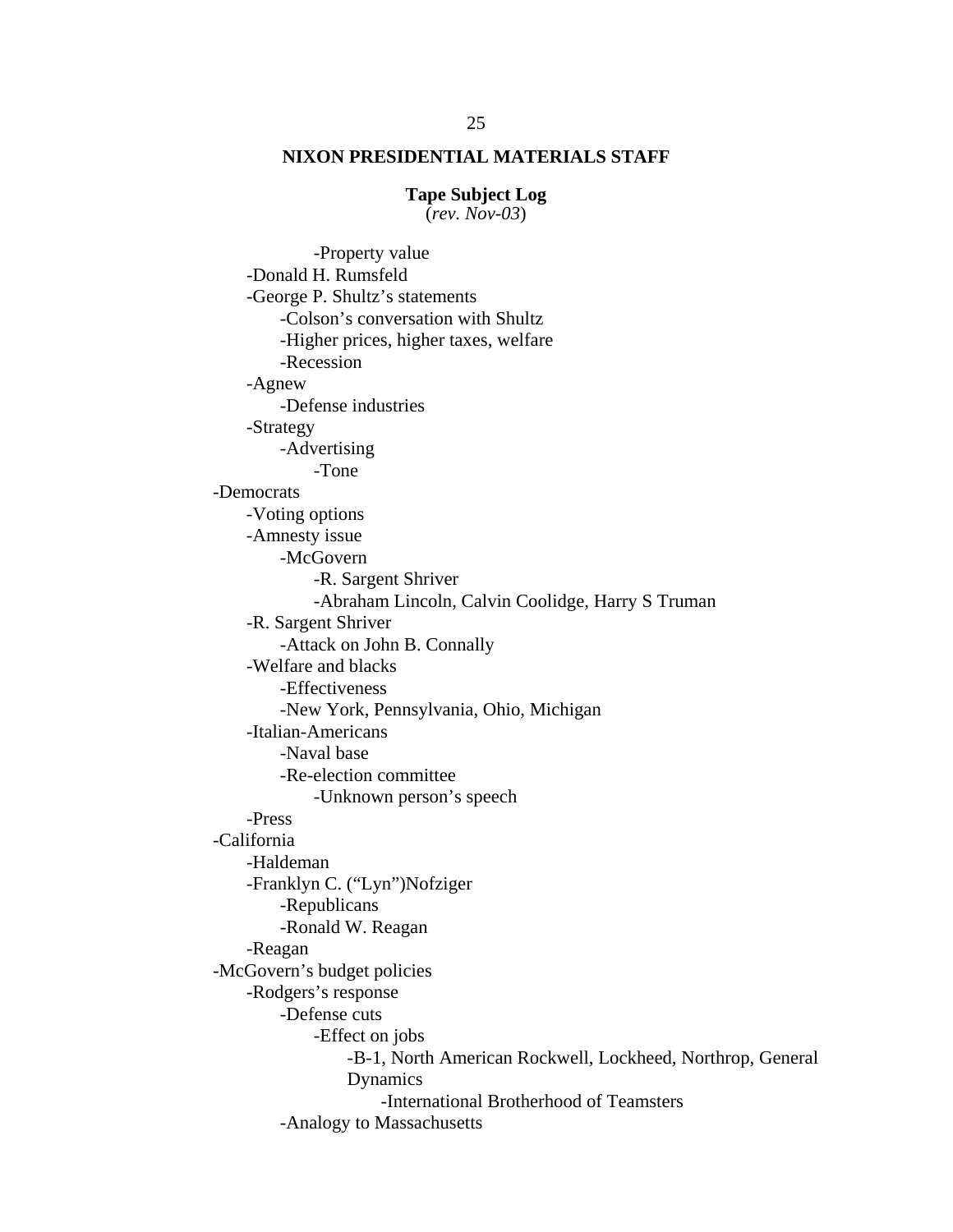#### **Tape Subject Log**

(*rev. Nov-03*)

 -1960 election -Brochures -Leverett Saltonstall -Defense contractors -Lawrence -Impact -Advertisements -Rogers -Aerospace workers -Southern California

\*\*\*\*\*\*\*\*\*\*\*\*\*\*\*\*\*\*\*\*\*\*\*\*\*\*\*\*\*\*\*\*\*\*\*\*\*\*\*\*\*\*\*\*\*\*\*\*\*\*\*\*\*\*\*\*\*\*\*\*\*\*\*\*\*

BEGIN WITHDRAWN ITEM NO. 2 [Personal returnable] [Duration: 6m 9s ]

#### END WITHDRAWN ITEM NO. 2

\*\*\*\*\*\*\*\*\*\*\*\*\*\*\*\*\*\*\*\*\*\*\*\*\*\*\*\*\*\*\*\*\*\*\*\*\*\*\*\*\*\*\*\*\*\*\*\*\*\*\*\*\*\*\*\*\*\*\*\*\*\*\*\*\*

Press relations -American Broadcasting Corporation [ABC] -Veterans benefits bill signing ceremony, ) October 24, 1972 -[Larry Kirk] -Radio -Wire service photograph -*Washington Star, Washington Post*

Campaign practices -Press coverage -Tricia Nixon Cox and demonstrators -NBC -Mrs. Colson -CBS -Oliver F. ("Ollie") Atkins's photographs -Subjects -McGovern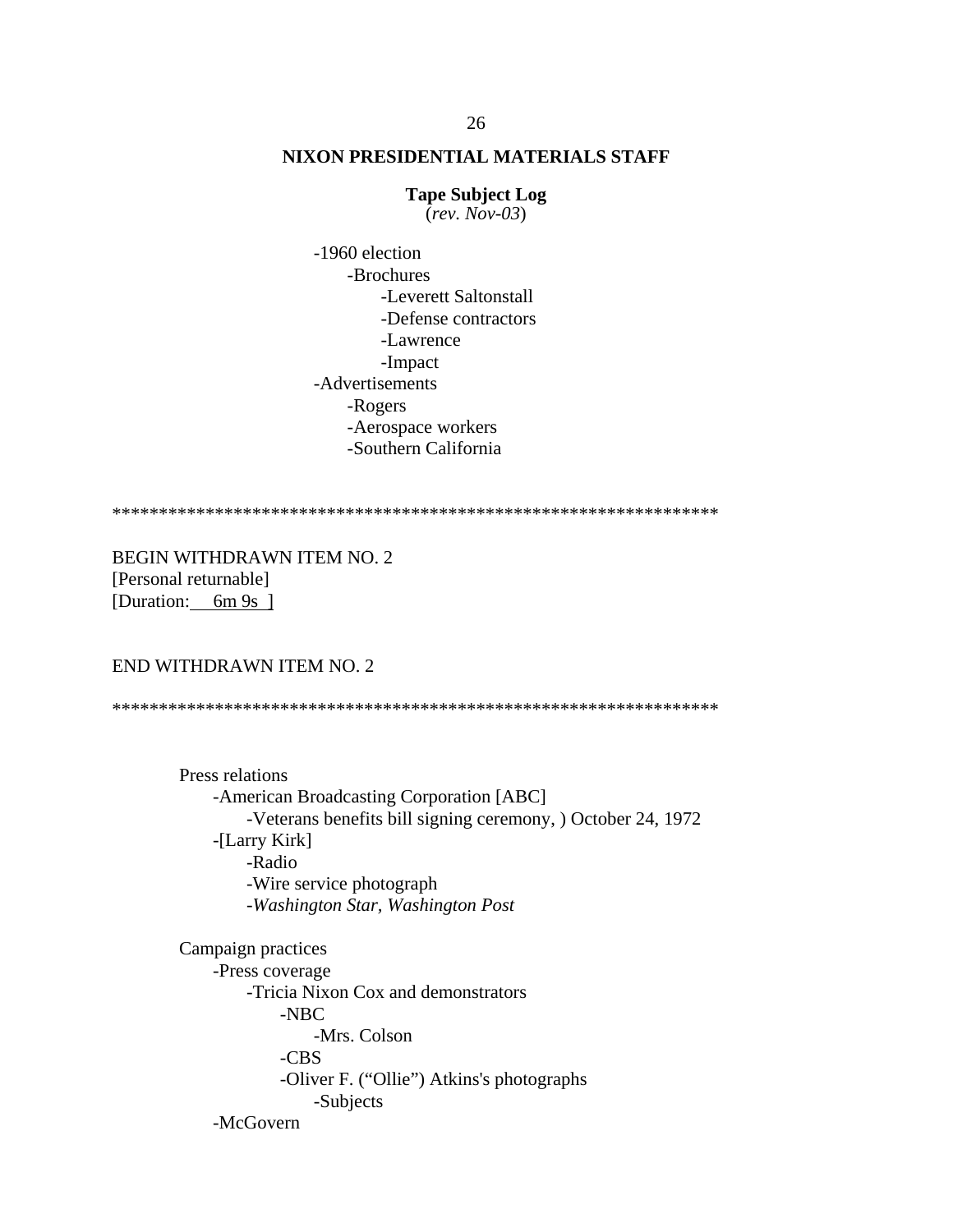#### **Tape Subject Log**

(*rev. Nov-03*)

 -Hobart Rowen's son [James Rowen] -Article about radicalism -Dole -Forthcoming TV appearance -Questions about finances and campaign practices -Demonstrators -Henry Kimelman -Foreign contributors -Investment trust -Tax shelter -War record -Biography -Joe Bottum -Karl E. Mundt -Adolf Hitler statement -Ku Klux Klan [KKK] charge -Mundt

Stephen B. Bull entered at an unknown time after 12:29 pm.

The President's schedule

Bull left at an unknown time before 1:10 pm.

-Comparison of Ho Chi Minh to George Washington -American Federation of Labor – Congress of Industrial Organizations [AFL-CIO] -George Meany -1962 Senatorial campaign -McGovern's position in Food-for-peace program -1971 allegation -Minnesota -Dole's response -Communication with the White House

\*\*\*\*\*\*\*\*\*\*\*\*\*\*\*\*\*\*\*\*\*\*\*\*\*\*\*\*\*\*\*\*\*\*\*\*\*\*\*\*\*\*\*\*\*\*\*\*\*\*\*\*\*\*\*\*\*\*\*\*\*\*\*\*\*

BEGIN WITHDRAWN ITEM NO. 3 [Personal returnable]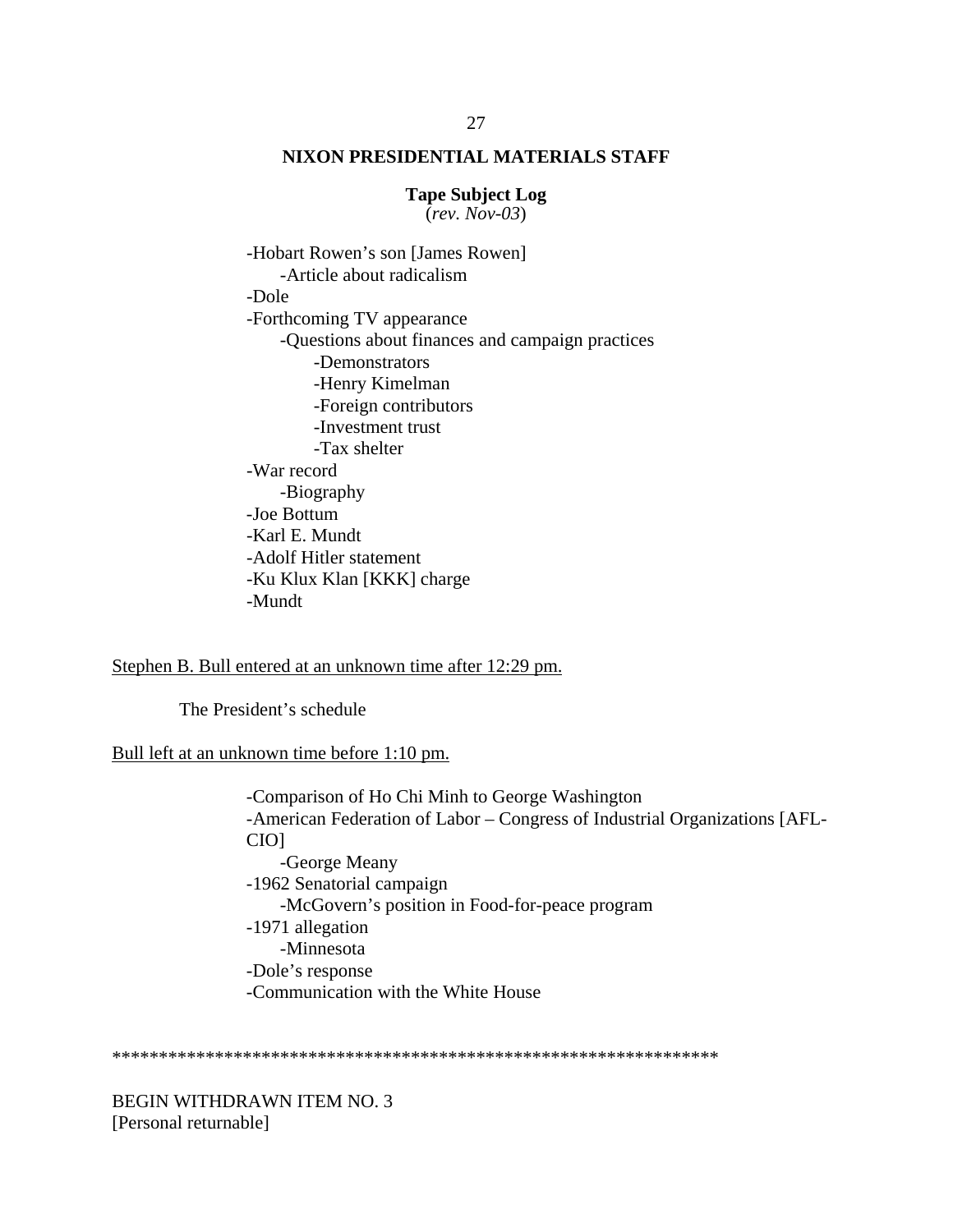#### 28

## **NIXON PRESIDENTIAL MATERIALS STAFF**

**Tape Subject Log** (*rev. Nov-03*)

[Duration: 47s ]

END WITHDRAWN ITEM NO. 3

\*\*\*\*\*\*\*\*\*\*\*\*\*\*\*\*\*\*\*\*\*\*\*\*\*\*\*\*\*\*\*\*\*\*\*\*\*\*\*\*\*\*\*\*\*\*\*\*\*\*\*\*\*\*\*\*\*\*\*\*\*\*\*\*\*

Colson left at 1:10 pm.

Conversation No. 372-27

Date: October 25, 1972 Time: Unknown between 1:10 pm and 2:30 pm Location: Executive Office Building

The President met with an unknown man.

\*\*\*\*\*\*\*\*\*\*\*\*\*\*\*\*\*\*\*\*\*\*\*\*\*\*\*\*\*\*\*\*\*\*\*\*\*\*\*\*\*\*\*\*\*\*\*\*\*\*\*\*\*\*\*\*\*\*\*\*\*\*\*\*\*

BEGIN WITHDRAWN ITEM NO. 1 [Personal returnable] [Duration: 4s ]

END WITHDRAWN ITEM NO. 1

\*\*\*\*\*\*\*\*\*\*\*\*\*\*\*\*\*\*\*\*\*\*\*\*\*\*\*\*\*\*\*\*\*\*\*\*\*\*\*\*\*\*\*\*\*\*\*\*\*\*\*\*\*\*\*\*\*\*\*\*\*\*\*\*\*

The unknown man left at an unknown time before 2:30 pm.

Conversation No. 372-28

Date: October 25, 1972 Time: Unknown between 1:10 pm and 2:30 pm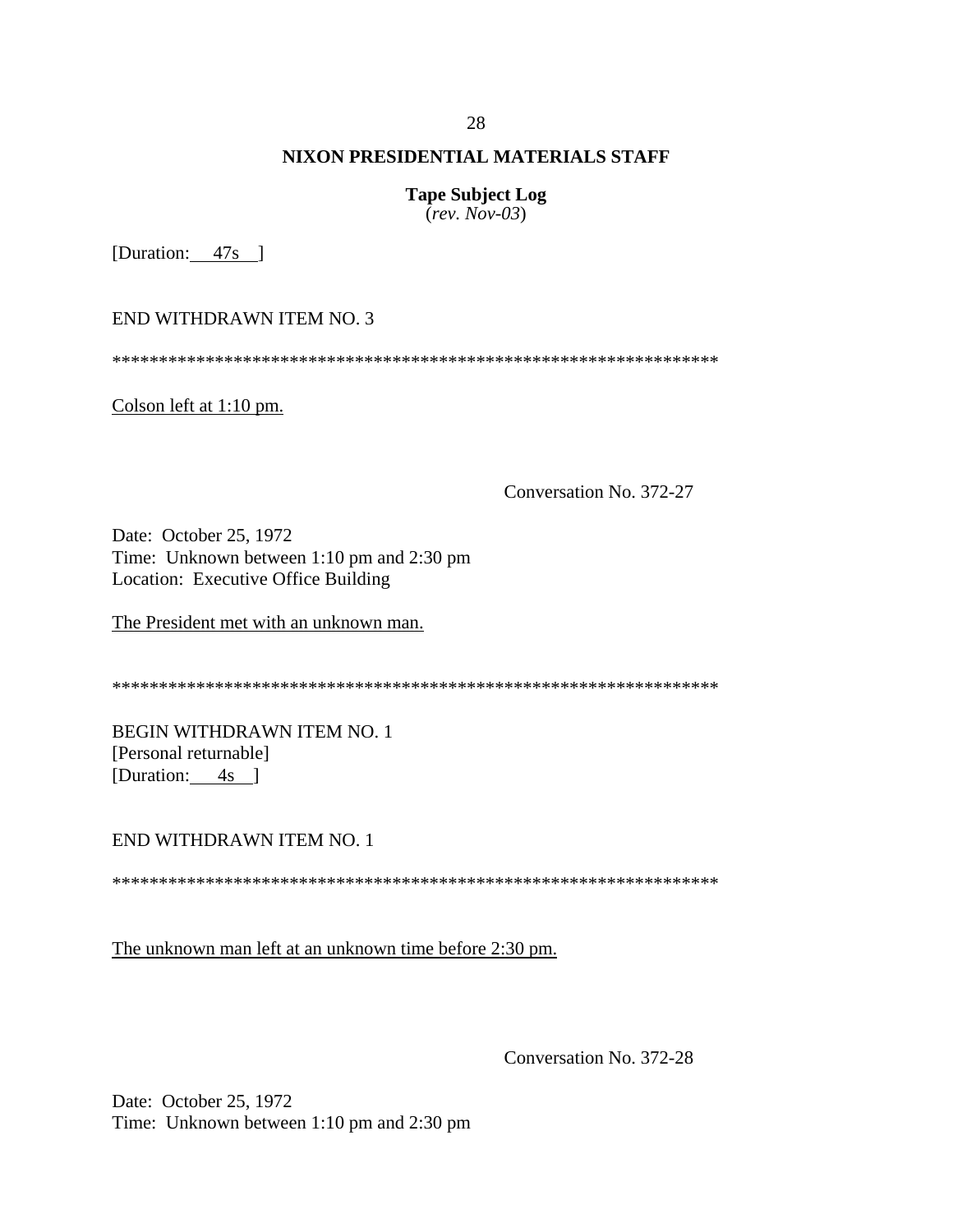#### 29

## **NIXON PRESIDENTIAL MATERIALS STAFF**

# **Tape Subject Log**

(*rev. Nov-03*)

Location: Executive Office Building

The President met with Manolo Sanchez.

\*\*\*\*\*\*\*\*\*\*\*\*\*\*\*\*\*\*\*\*\*\*\*\*\*\*\*\*\*\*\*\*\*\*\*\*\*\*\*\*\*\*\*\*\*\*\*\*\*\*\*\*\*\*\*\*\*\*\*\*\*\*\*\*\*

BEGIN WITHDRAWN ITEM NO. 1 [Personal returnable] [Duration: 10s ]

#### END WITHDRAWN ITEM NO. 1

\*\*\*\*\*\*\*\*\*\*\*\*\*\*\*\*\*\*\*\*\*\*\*\*\*\*\*\*\*\*\*\*\*\*\*\*\*\*\*\*\*\*\*\*\*\*\*\*\*\*\*\*\*\*\*\*\*\*\*\*\*\*\*\*\*

Sanchez left at an unknown time before 2:30 pm.

Conversation No. 372-29

Date: October 25, 1972 Time: Unknown between 1:10 pm and 2:30 pm Location: Executive Office Building

The President talked with the White House operator.

[See Conversation No. 32-37]

Conversation No. 372-30

Date: October 25, 1972 Time: 2:30 pm - 2:32 pm Location: Executive Office Building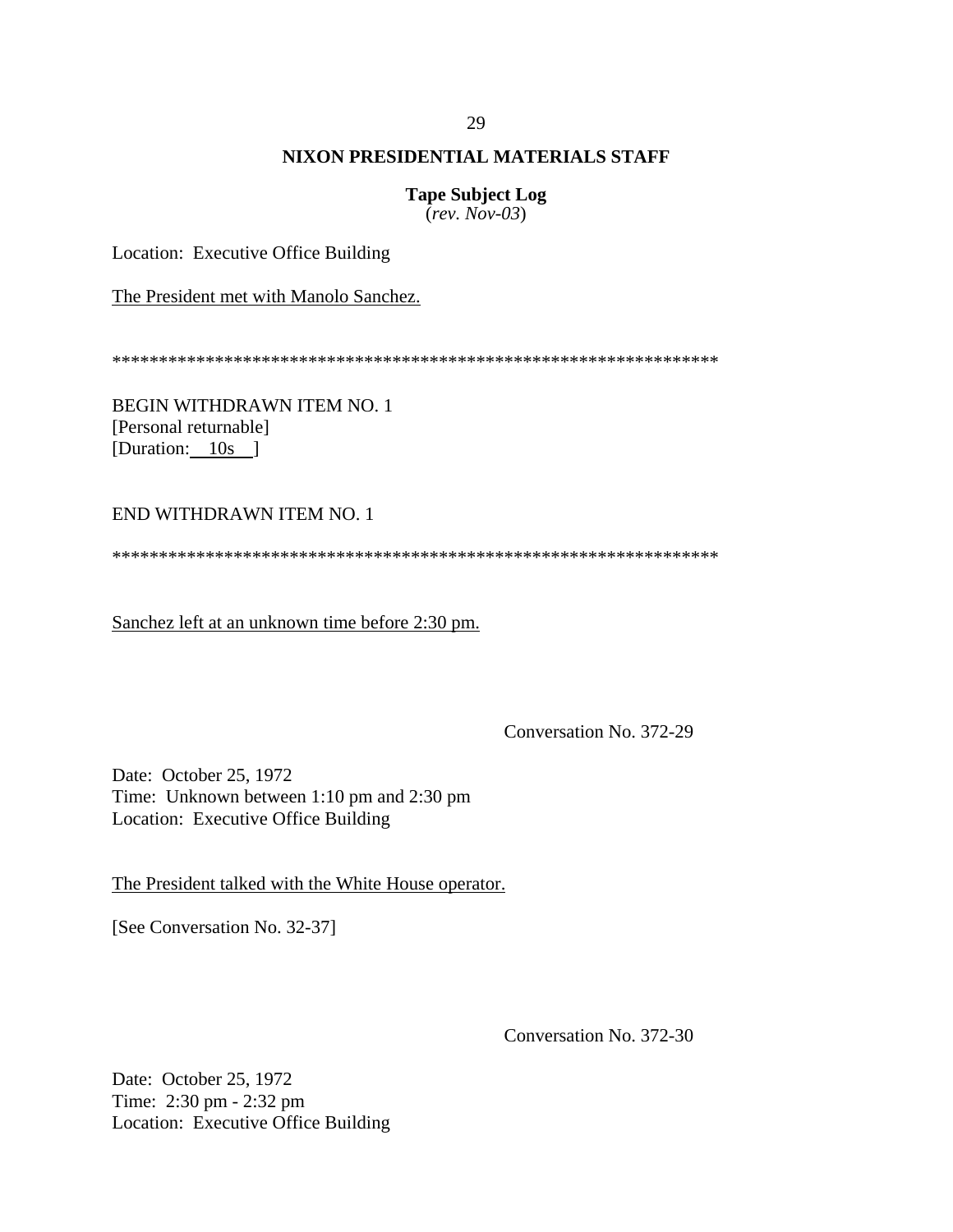**Tape Subject Log** (*rev. Nov-03*)

The President talked with Alexander P. Butterfield.

[See Conversation No. 32-38]

Conversation No. 372-31

Date: October 25, 1972 Time: 2:50 pm - 2:53 pm Location: Executive Office Building

The President met with Alexander P. Butterfield at 2:50 pm.

The President's schedule -The President's forthcoming Radio Address on the American Farmer, October 27, 1972 -Text -Timing -Barbara Dunn

Butterfield left at 2:53 pm.

Conversation No. 372-32

Date: October 25, 1972 Time: Unknown between 2:53 pm and 3:03 pm Location: Executive Office Building

The President met with an unknown man.

Delivery to Raymond K. Price, Jr.'s office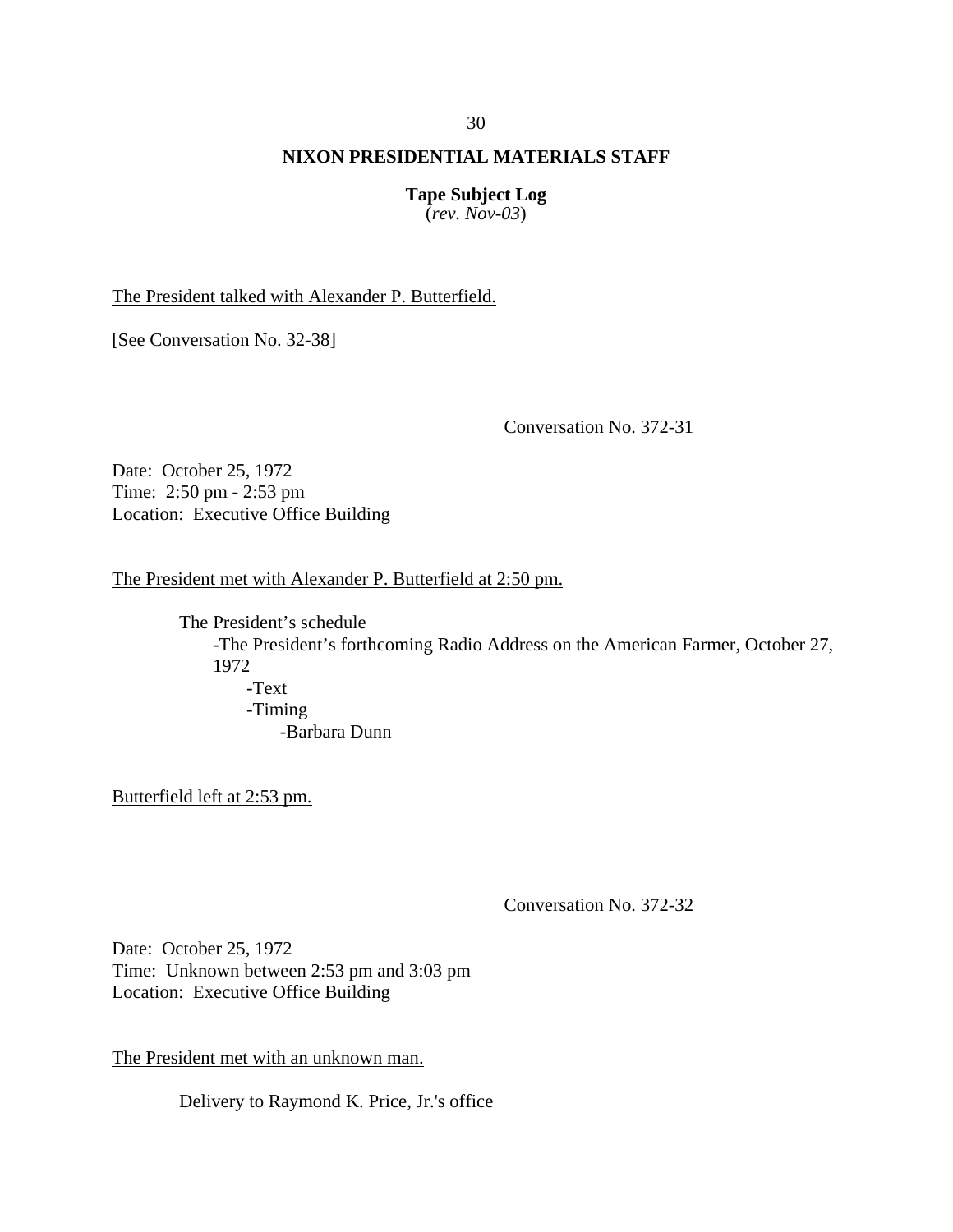**Tape Subject Log** (*rev. Nov-03*)

The unknown man left at an unknown time before 3:03 pm.

Conversation No. 372-33

Date: October 25, 1972 Time: Unknown between 2:53 pm and 3:03 pm Location: Executive Office Building

The President talked with the White House operator.

[See Conversation No. 32-39]

Conversation No. 372-34

Date: October 25, 1972 Time: 3:03 pm - 3:04 pm Location: Executive Office Building

The President talked with Stephen B. Bull.

[See Conversation No. 32-40]

Conversation No. 372-35

Date: October 25, 1972 Time: Unknown between 3:04 pm and 3:05 pm Location: Executive Office Building

The President talked with the White House operator.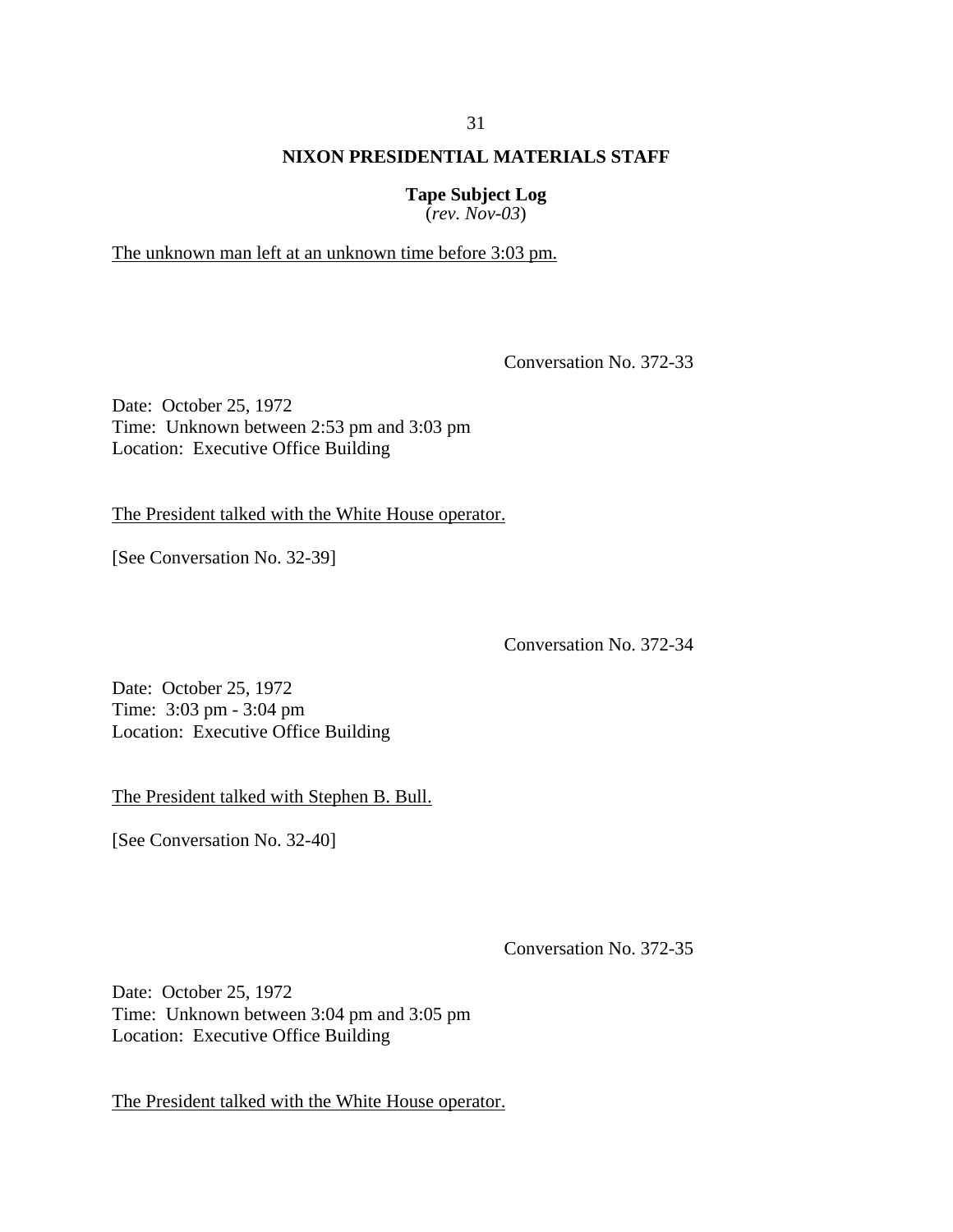# 32

## **NIXON PRESIDENTIAL MATERIALS STAFF**

# **Tape Subject Log**

 $(rev. Nov-03)$ 

[See Conversation No. 32-41]

Conversation No. 372-36

Date: October 25, 1972 Time: 3:05 pm - 3:06 pm Location: Executive Office Building

The President talked with John K. Andrews, Jr.

[See Conversation No. 32-42]

Conversation No. 372-37

Date: October 25, 1972 Time: Unknown between 3:06 pm and 3:25 pm Location: Executive Office Building

The President dictated a memorandum for the file.

**BEGIN WITHDRAWN ITEM NO. 1** [Personal returnable] [Duration: 6m 51s ]

#### **END WITHDRAWN ITEM NO. 1**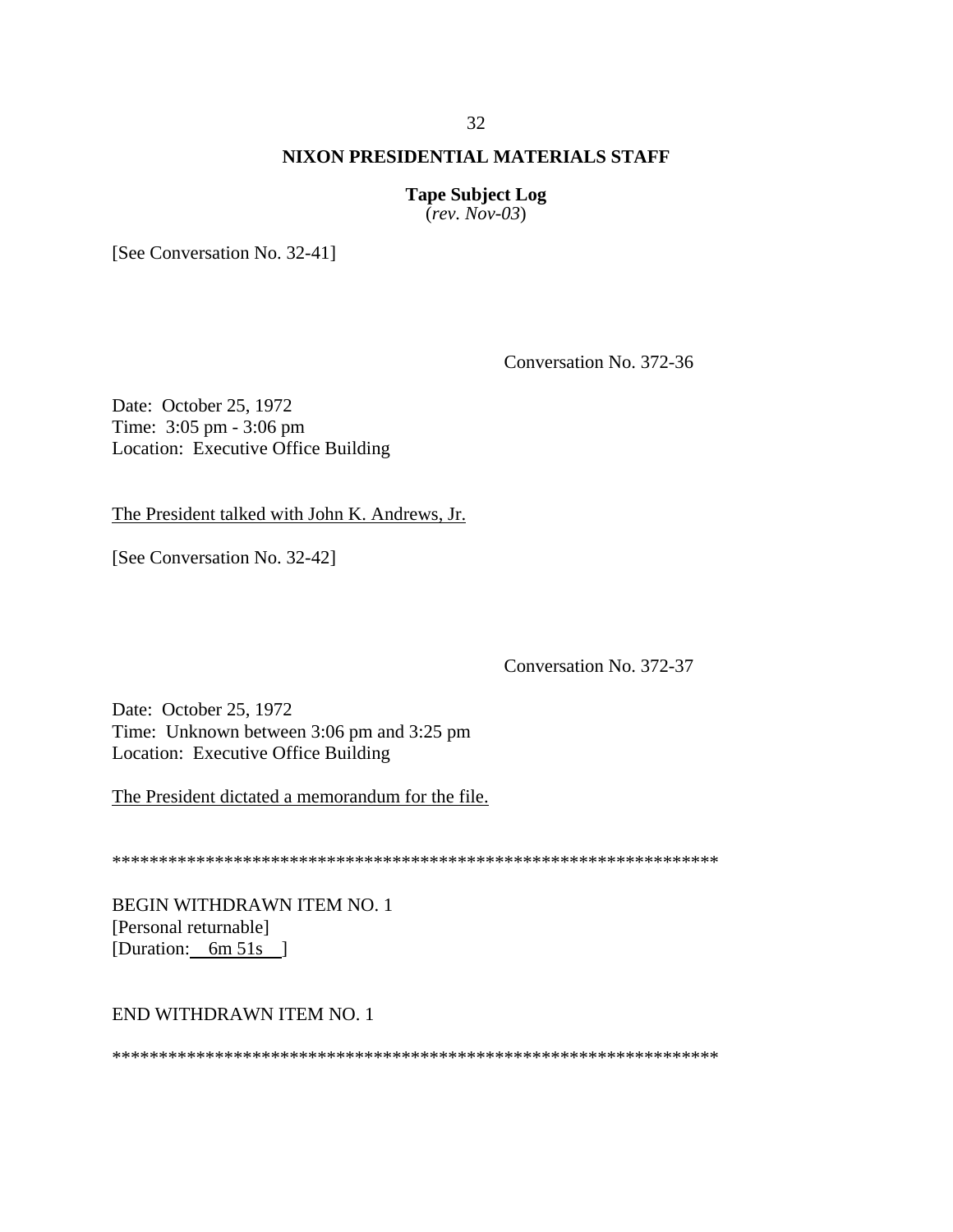# **Tape Subject Log**

(*rev. Nov-03*)

Conversation No. 372-38

Date: October 25, 1972 Time: 3:25 pm - 4:20 pm Location: Executive Office Building

The President met with H.R. ("Bob") Haldeman.

 The President's forthcoming radio speeches -Address on the American Farmer, October 27, 1972 -Address on Foreign Policy -Raymond K. Price, Jr. -Timing compared with Post-Vietnam war settlement -Address on Defense Policy -Previous speech in San Francisco, September 27, 1972 -Massive retaliation -Small nations and conventional forces -Separate defense policy and foreign policy speech -Press coverage -Timing of speeches -John D. Ehrlichman -Address on urban affairs -Address on the American Farmer -Address on Foreign policy -Importance -Possible press coverage -Use of broadcast time -President's preparation time -Radio -Fireside chat -William L. Safire -Camp David

-Timing

An unknown man entered at an unknown time after 3:25 pm.

Refreshments

The unknown man left at an unknown time before 4:20 pm.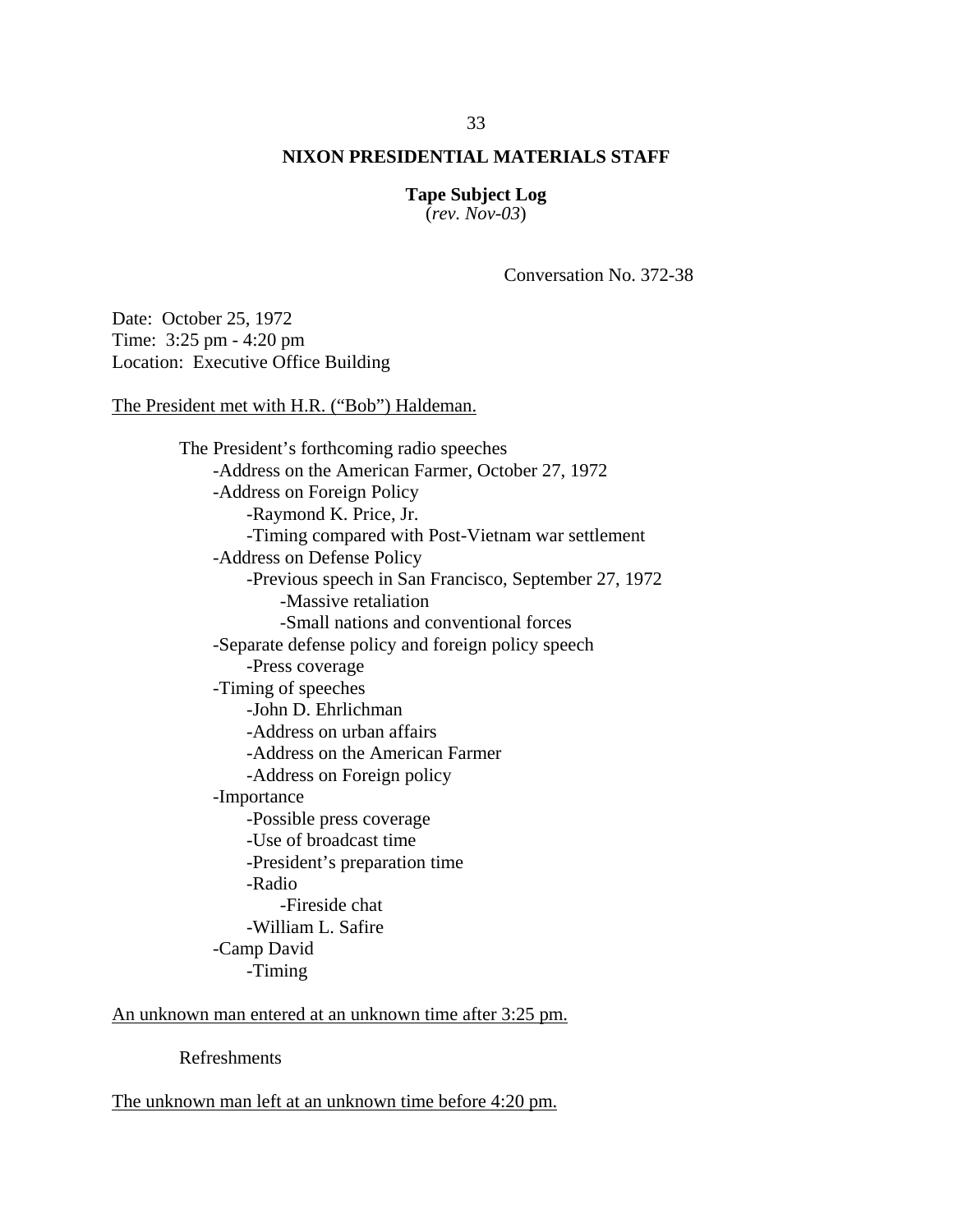#### **Tape Subject Log**

 $(rev. Nov-03)$ 

The President's forthcoming speeches -Timing of radio speeches -Camp David -Radio speeches -Address on Urban Affairs -Address on Foreign Affairs -Price -Chicago trip -Statements compared with radio speeches -Previous speech in Atlanta -Radio speeches -Address on Urban Affairs -Address on Foreign Affairs -Price -Timing -Compared with Address on Urban Affairs

An unknown person entered and left at an unknown time between 3:25 pm and 4:20 pm.

Advertisement of issues -Amnesty -Possible Television [TV] advertisement -Administration response to George S. McGovern's position -Possible radio advertisement -California -Massachusetts -South -Draft dodgers -Patrick J. Buchanan

**BEGIN WITHDRAWN ITEM NO. 1** [Personal returnable] [Duration:  $19m 47s$ ]

## END WITHDRAWN ITEM NO. 1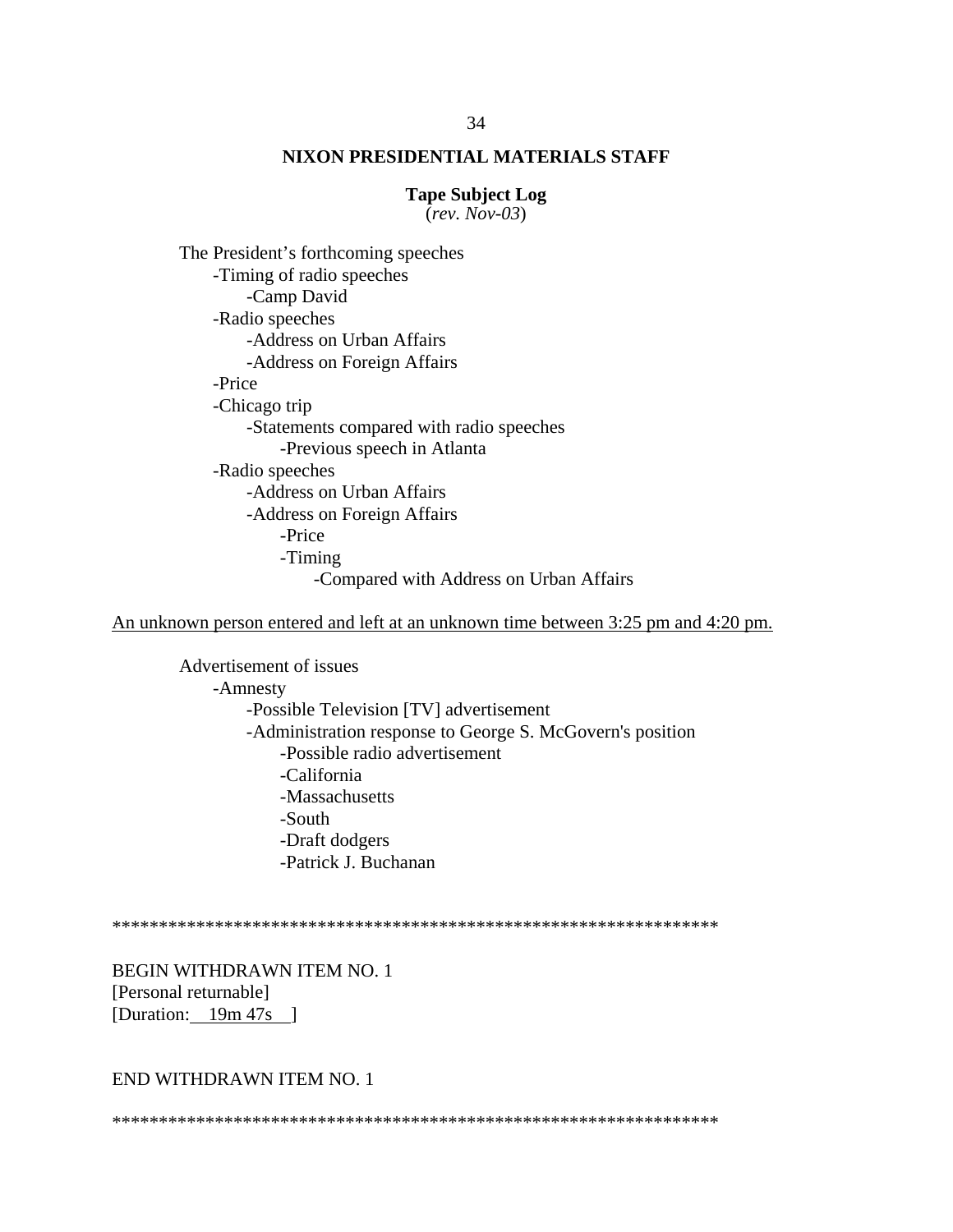#### **Tape Subject Log**

(*rev. Nov-03*)

McGovern -Forthcoming TV appearance -Corruption -Sabotage and campaign practices -Edmund S. Muskie -Hubert H. Humphrey -Possible effectiveness of sabotage charges -Economic issues -Vietnam issue -Watergate as issue *Washington Post* story on Haldeman and campaign espionage -Ronald L. Ziegler's press conference -Attack on the press -"Yellow journalism" charges -*Washington Post -New York Times*  -Clark MacGregor -Veracity -Ziegler's press conference -White House staff morale -National impact -Nashville -Ziegler's press conference -Quality of journalism -Richard A. Moore, Ehrlichman -MacGregor's statements -Future of story -*Washington Post*, TV news, news magazines -Allen S. Drury's theory -Moore's statement -Future plans -Attack on the *Washington Post* -Previous *Washington Post* story on Charles W. Colson -Ziegler's press conference -*Washington Post* motivations -Benjamin C. Bradlee's statement -*Time* magazine -Haldeman's view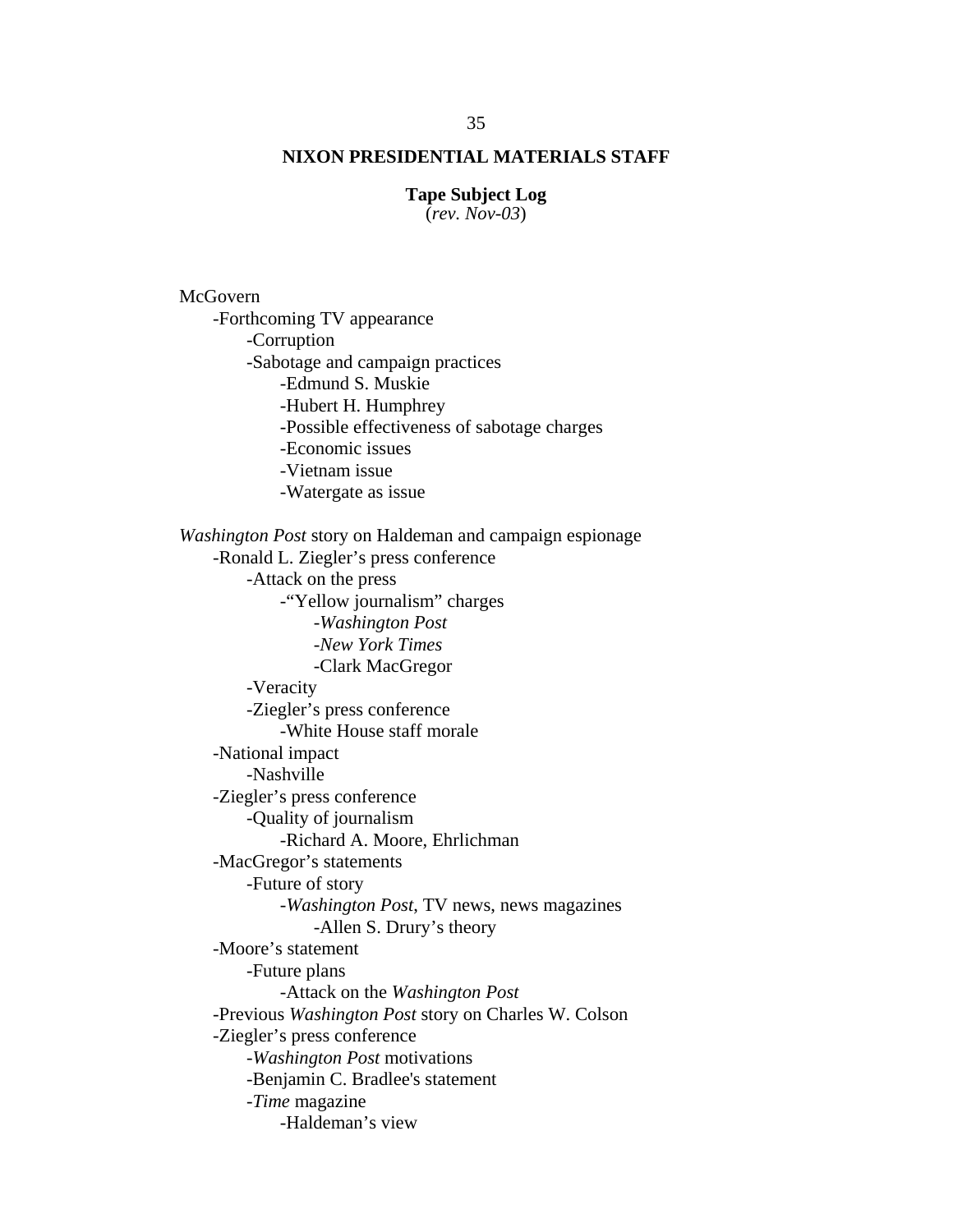# **Tape Subject Log**

(*rev. Nov-03*)

 -Federal Bureau of Investigation [FBI] leak -Ziegler's press conference -White House subscription to the *Washington Post* -Vice President Spiro T. Agnew -Ziegler's specific attack -*Washington Post* motivation -Quality of information -Desperation -Ehrlichman's view -Possible libel charge -*New York Times v. Sullivan*  -Moore's theory -Bradlee and Katharine L. Graham -Plans to attack the White House -Possible Pulitzer Prize reward -Methods -Colson article

Vietnam peace settlement -1972 election -Polls -Henry A. Kissinger -Willingness to make a statement -Ziegler -Coalition government issue -Telephone call to William F. Buckley, Jr. -Telephone call to Howard K. Smith -Telephone call to Richard ("Dick") Wilson -Press speculation -Kissinger -Political effect -Public stance -Effect of 1972 election on negotiations -Coalition government in South Vietnam -Prisoners of war [POWs] -McGovern attack -Buchanan -Newspaper advertisement -Kissinger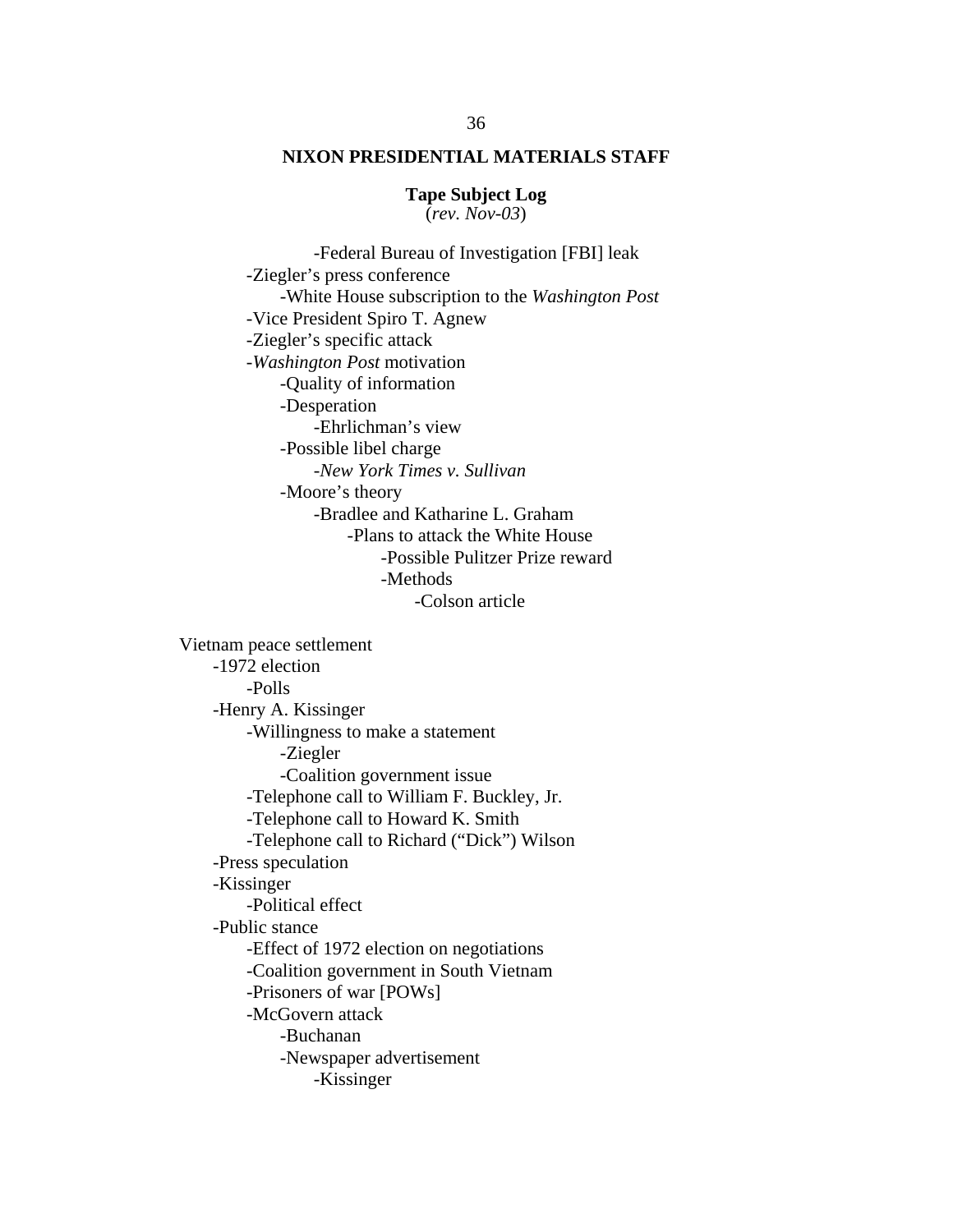#### **Tape Subject Log** (*rev. Nov-03*)

\*\*\*\*\*\*\*\*\*\*\*\*\*\*\*\*\*\*\*\*\*\*\*\*\*\*\*\*\*\*\*\*\*\*\*\*\*\*\*\*\*\*\*\*\*\*\*\*\*\*\*\*\*\*\*\*\*\*\*\*\*\*\*\*\*

BEGIN WITHDRAWN ITEM NO. 3 [Personal returnable] [Duration: 1m 26s ]

Stephen B. Bull entered at an unknown time after 3:25 pm.

#### END WITHDRAWN ITEM NO. 3

\*\*\*\*\*\*\*\*\*\*\*\*\*\*\*\*\*\*\*\*\*\*\*\*\*\*\*\*\*\*\*\*\*\*\*\*\*\*\*\*\*\*\*\*\*\*\*\*\*\*\*\*\*\*\*\*\*\*\*\*\*\*\*\*\*

Audio messages -Microphone -Format -Procedures -Reading -Wesley Powell -William Loch -Procedures -Reading

Bull left at an unknown time before 4:20 pm.

Camp David press accommodations -The President's instructions -William C. Carruthers -Briefing room

1968 campaign practices compared to 1972 -1969 surveillance of Nixon campaign plane -Possible use in 1972 campaign -Lyndon B. Johnson's possible response

 Possible appearance on *Meet the Press* -John B. Connally -McGregor

News story on campaign financing -Richard Mellon Scaife's contribution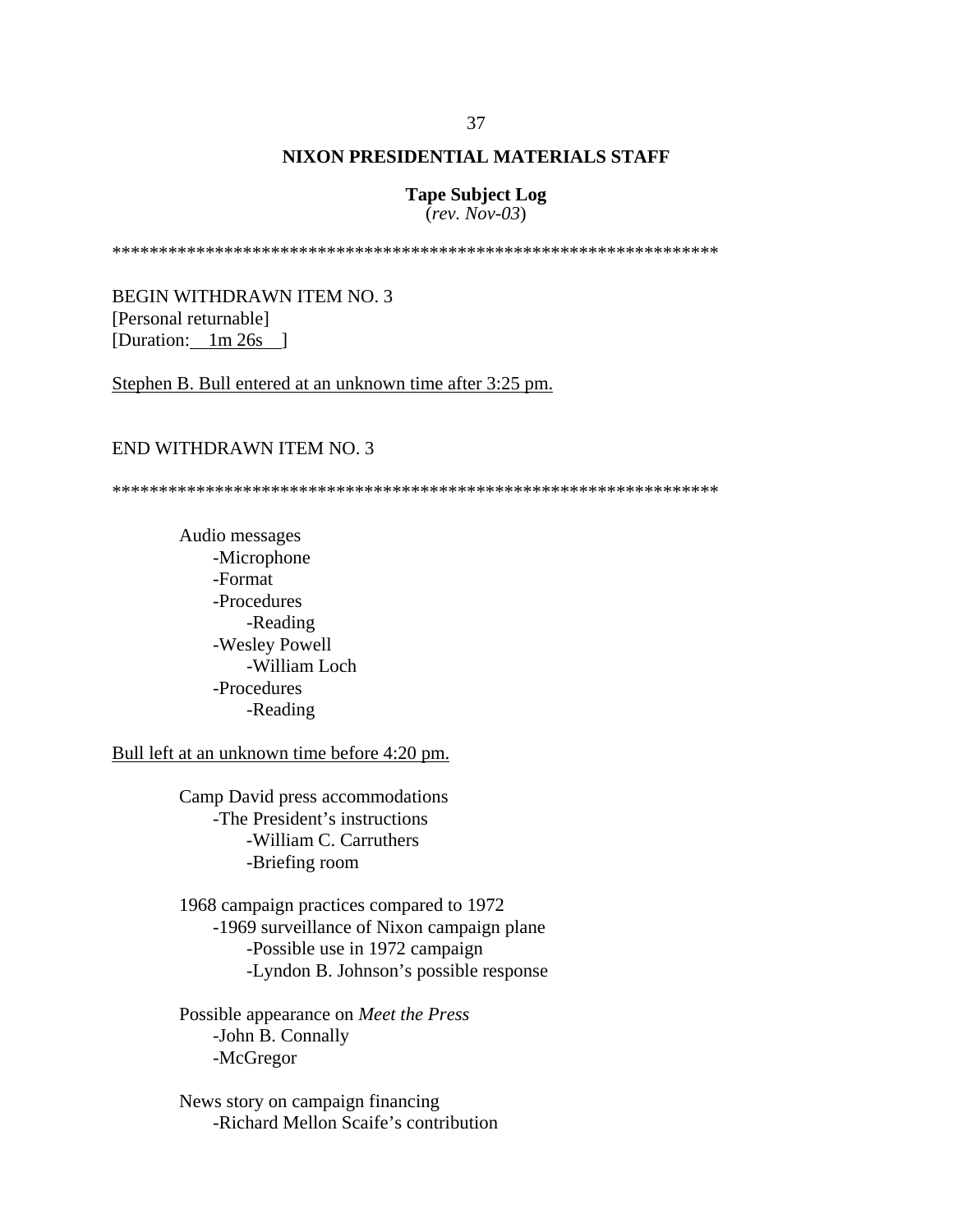#### **Tape Subject Log**

(*rev. Nov-03*)

 -Source of revelation -The President's campaign coverage compared with McGovern's -Stewart Mott -Public perception

Wisconsin campaign

-McGovern claims of campaign sabotage -Possible sabotage by Humphrey campaign -MacGregor's statement -White House strategy -FBI leak -Haldeman's conversation with Richard G. Kleindienst -Source of information -L. Patrick Gray, III. -Robert K. Kunkel -US Attorney's office -The President's view -Possible response after 1972 election

\*\*\*\*\*\*\*\*\*\*\*\*\*\*\*\*\*\*\*\*\*\*\*\*\*\*\*\*\*\*\*\*\*\*\*\*\*\*\*\*\*\*\*\*\*\*\*\*\*\*\*\*\*\*\*\*\*\*\*\*\*\*\*\*\*

BEGIN WITHDRAWN ITEM NO. 4 [Personal returnable] [Duration: 1m 19s ]

#### END WITHDRAWN ITEM NO. 4

\*\*\*\*\*\*\*\*\*\*\*\*\*\*\*\*\*\*\*\*\*\*\*\*\*\*\*\*\*\*\*\*\*\*\*\*\*\*\*\*\*\*\*\*\*\*\*\*\*\*\*\*\*\*\*\*\*\*\*\*\*\*\*\*\*

Haldeman left at 4:20 pm.

Conversation No. 372-39

Date: October 25, 1972 Time: Unknown between 4:20 pm and 4:40 pm